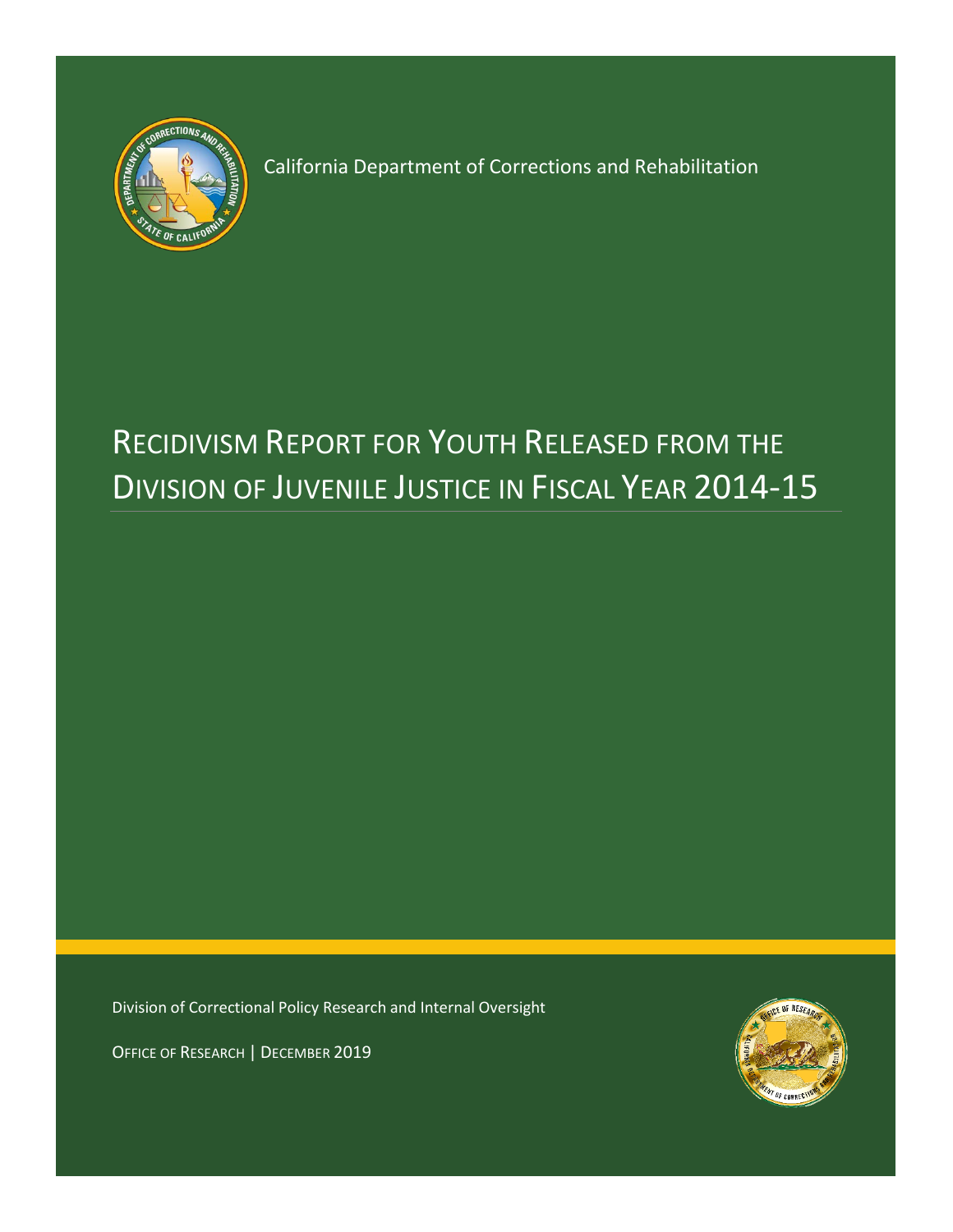Recidivism Report for Youth Released from the Division of Juvenile Justice in Fiscal Year 2014-15

You can obtain reports by contacting the Department of Corrections and Rehabilitation on the internet at: <https://www.cdcr.ca.gov/research/>

*The Mission of CDCR's Office of Research:*

"To inform public policy by analyzing correctional trends, developing population projections, guiding research projects and publishing Department reports."

> Ralph Diaz, Secretary Jeffrey Macomber, Undersecretary Julie Basco, Deputy Director Chris Chambers, Associate Director Loran Sheley, Chief



#### Produced by:

Kevin Grassel, Information Technology Specialist II Kendra Jensen, Research Data Specialist II Sam Mooc, Research Data Specialist II

This report would not have been possible without the generous support of others. Specifically, we would like to thank Shelley Buttler and Miguel Lizarde from the Office of Research for providing data quality assurance.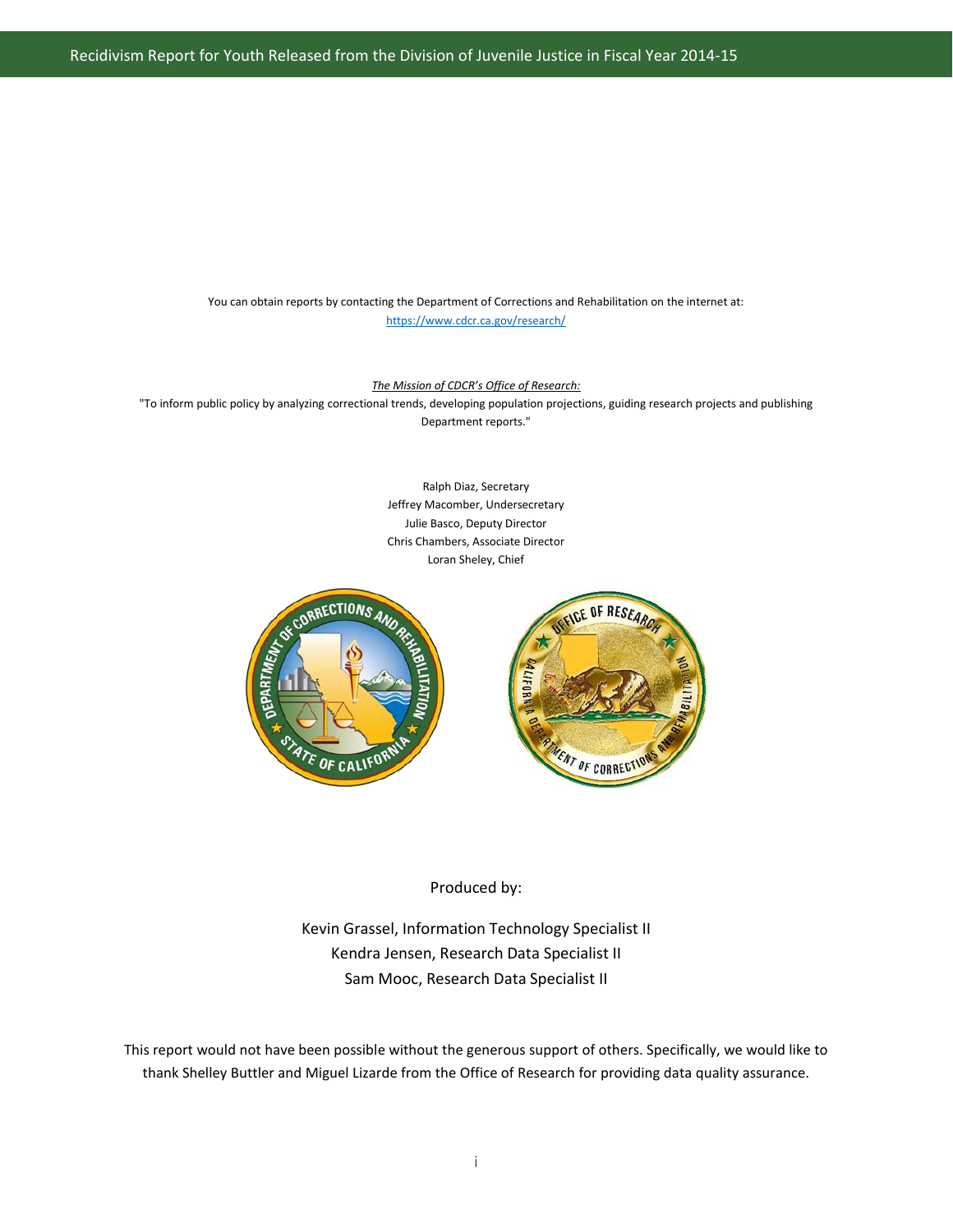# Table of Contents

| 1              |       |                                                                                             |
|----------------|-------|---------------------------------------------------------------------------------------------|
| $\overline{2}$ |       |                                                                                             |
|                | 2.1   |                                                                                             |
|                | 2.2   |                                                                                             |
|                | 2.3   |                                                                                             |
|                | 2.4   |                                                                                             |
| 3              |       | Description of the Fiscal Year 2014-15 Division of Juvenile Justice Release Cohort5         |
|                | 3.1   |                                                                                             |
| $\overline{4}$ |       |                                                                                             |
|                | 4.1   |                                                                                             |
|                | 4.2   |                                                                                             |
| 5              |       |                                                                                             |
|                | 5.1   |                                                                                             |
|                | 5.2   |                                                                                             |
|                | 5.3   |                                                                                             |
|                | 5.3.1 |                                                                                             |
|                | 5.4   |                                                                                             |
|                | 5.5   |                                                                                             |
|                |       |                                                                                             |
|                |       | Primary and Supplemental Measures of Recidivism: Arrests, Convictions, and Returns to State |
|                |       |                                                                                             |
|                |       |                                                                                             |
|                |       |                                                                                             |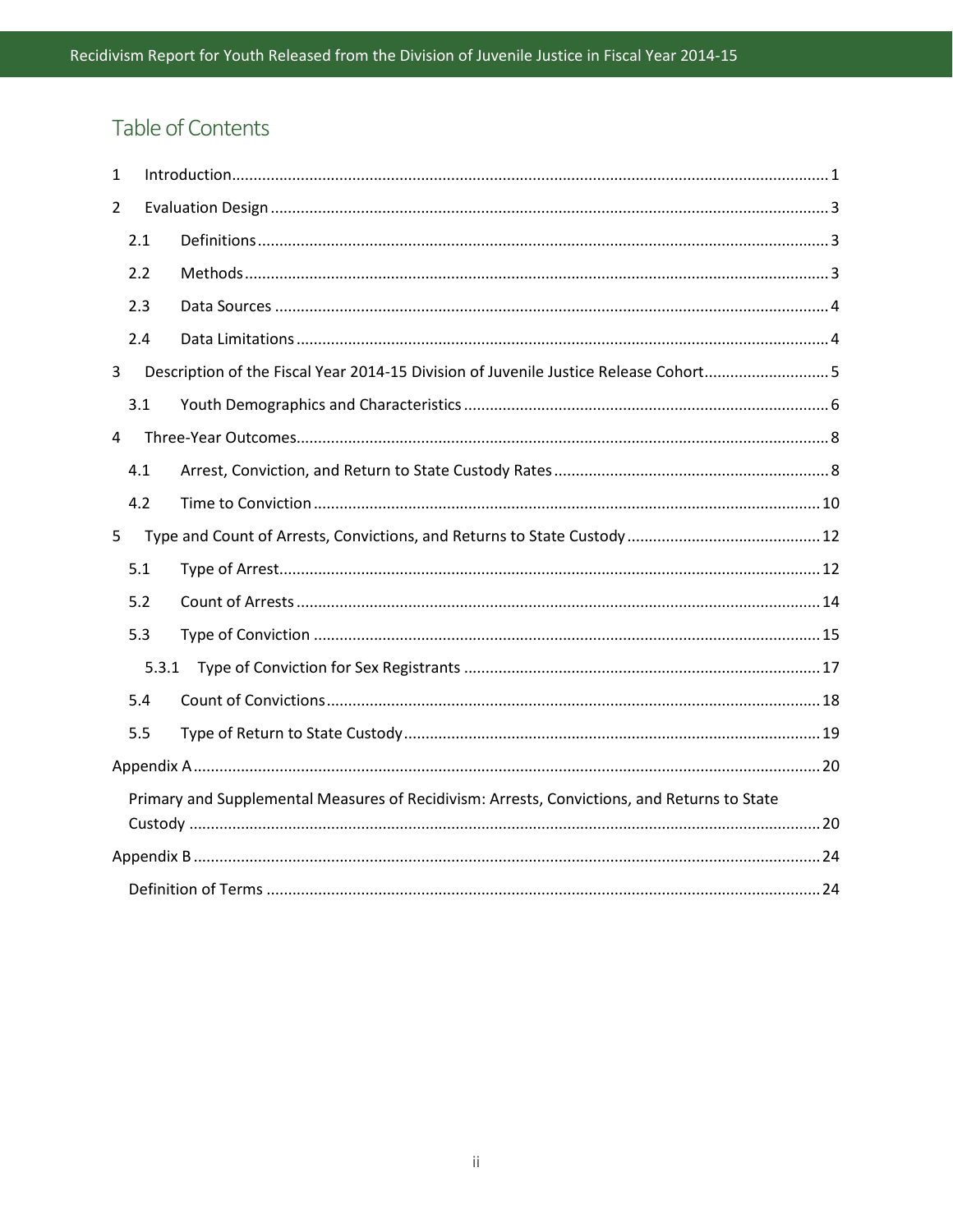# List of Tables and Figures

# Tables

| Table 1. Demographics and Characteristics of Youth Released from the Division of Juvenile Justice During |  |
|----------------------------------------------------------------------------------------------------------|--|
|                                                                                                          |  |
| Table 2. Arrest, Conviction, and Return to State Custody Rates for Youth Released from the Division of   |  |
|                                                                                                          |  |
| Table 3. Three-Year Quarterly and Cumulative Rate of Conviction for the 111 Youth Convicted During the   |  |
|                                                                                                          |  |
| Table 4. Type of Arrest for Youth Released from the Division of Juvenile Justice in Fiscal Year          |  |
|                                                                                                          |  |
| Table 5. Number of Arrests for Youth Released from the Division of Juvenile Justice in Fiscal Year       |  |
|                                                                                                          |  |
| Table 6. Type of Conviction for Youth Released from the Division of Juvenile Justice in Fiscal Year      |  |
|                                                                                                          |  |
| Table 7. Type of Conviction for Sex Registrant Youth Released from the Division of Juvenile Justice in   |  |
|                                                                                                          |  |
| Table 8. Count of Convictions for Youth Released from the Division of Juvenile Justice in Fiscal Year    |  |
|                                                                                                          |  |
| Table 9. Type of Return to State Custody for Youth Released from the Division of Juvenile Justice in     |  |
|                                                                                                          |  |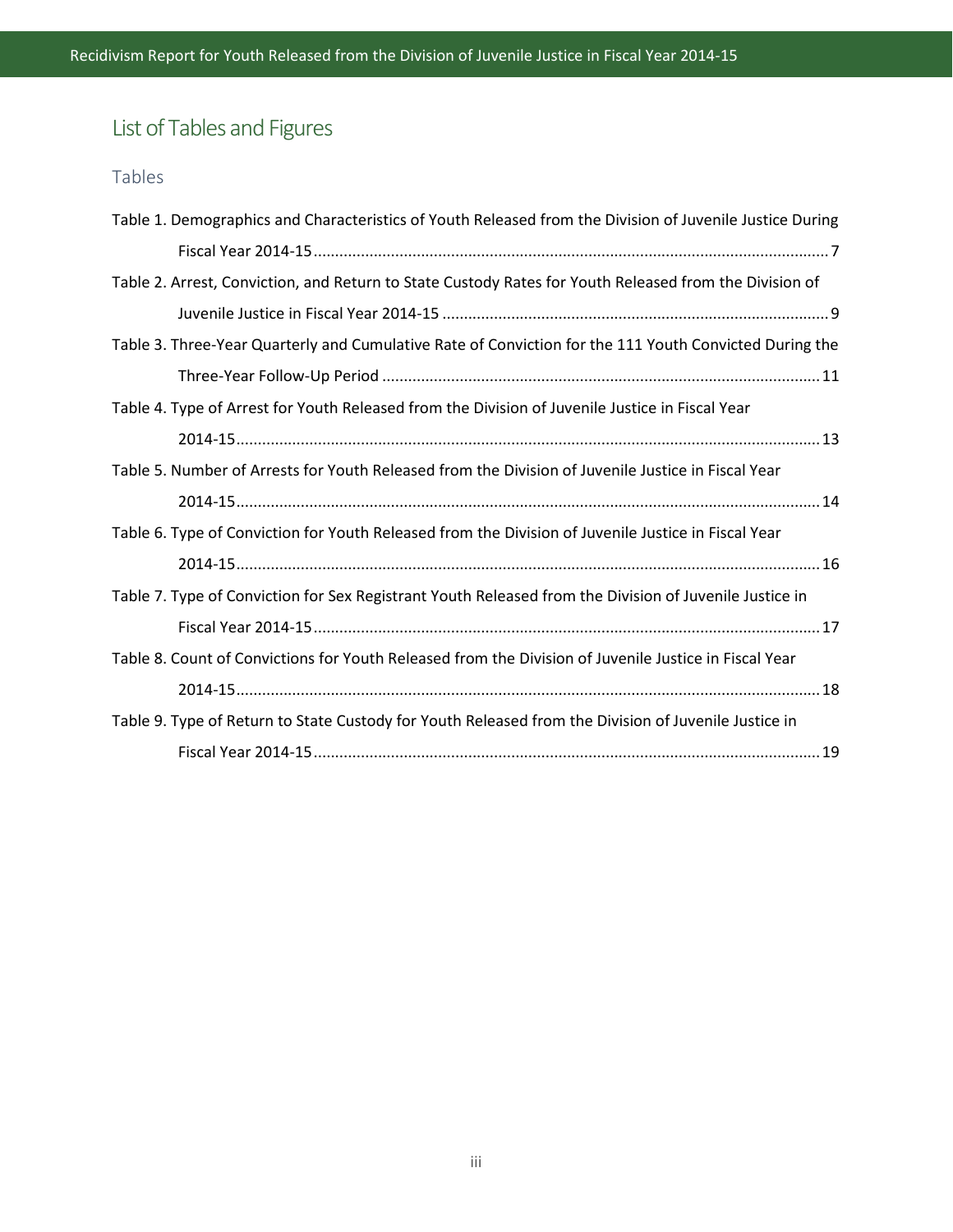# Figures

| Figure 1. Number of Youth in the Fiscal Year 2007-08 through Fiscal Year 2014-15 Division of Juvenile   |  |
|---------------------------------------------------------------------------------------------------------|--|
|                                                                                                         |  |
| Figure 2. Arrest, Conviction, and Return to State Custody Rates for Youth Released from the Division of |  |
|                                                                                                         |  |
| Figure 3. Three-Year Quarterly and Cumulative Rate of Conviction for the 111 Youth Convicted During     |  |
|                                                                                                         |  |
| Figure 4. Type of Arrest for Youth Released from the Division of Juvenile Justice in Fiscal Year        |  |
|                                                                                                         |  |
| Figure 5. Type of Conviction for Youth Released from the Division of Juvenile Justice in Fiscal Year    |  |
|                                                                                                         |  |
| Figure 6. Type of Conviction for Sex Registrant Youth Released from the Division of Juvenile Justice in |  |
|                                                                                                         |  |
| Figure 7. Type of Return to State Custody for Youth Released from the Division of Juvenile Justice in   |  |
|                                                                                                         |  |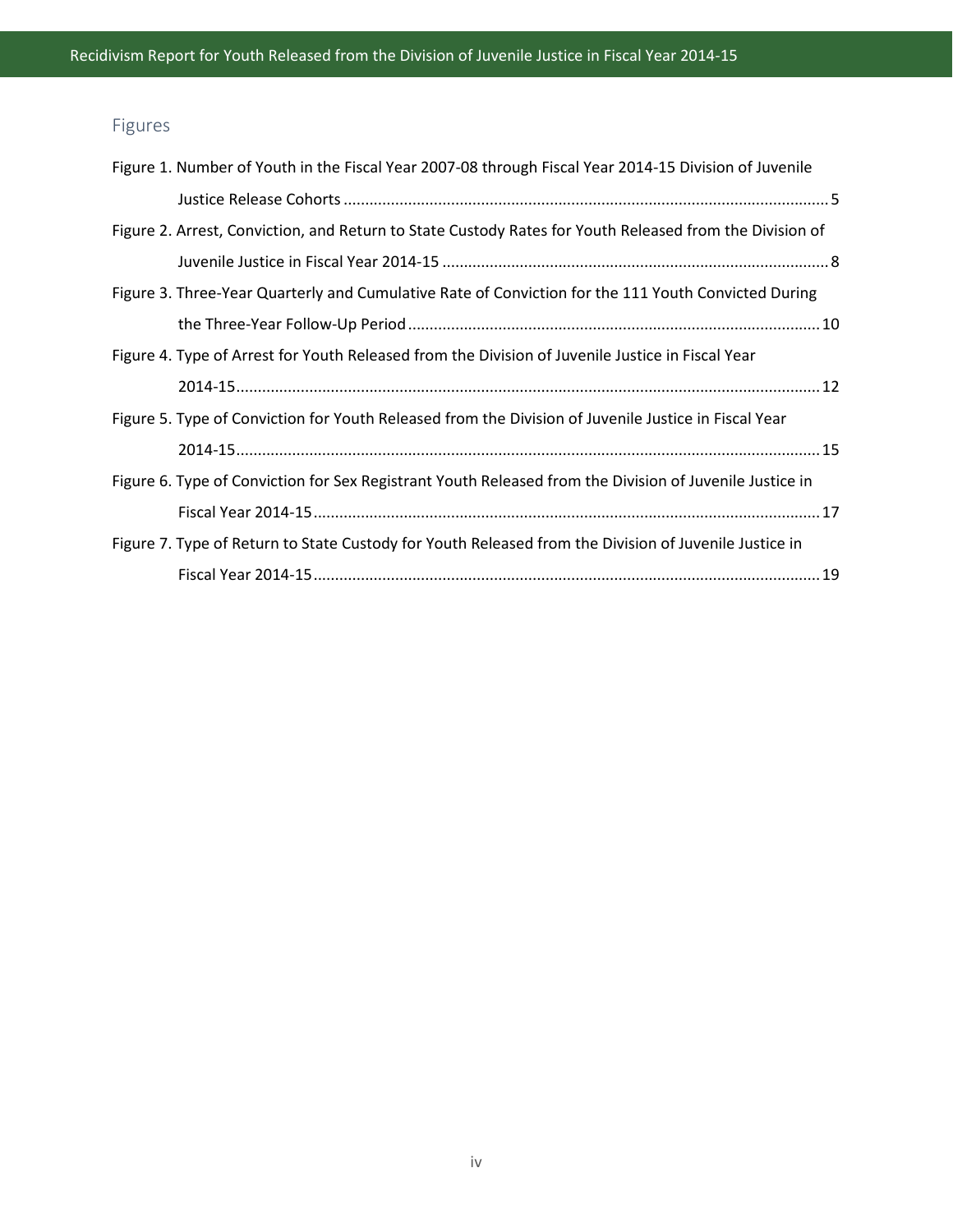### Executive Summary

 $\overline{\phantom{a}}$ 

The 2019 Division of Juvenile Justice Recidivism Report examines recidivism outcomes (arrests, convictions, and returns to state custody) for youth released from the California Department of Corrections and Rehabilitation (CDCR) Division of Juvenile Justice (DJJ) during Fiscal Year 2014-15. Between July 1, 2014 and June 30, 2015, a total of 220 youth were released from DJJ and recidivism outcomes were measured for three years following the date of their release. In general, the size of each DJJ release cohort has declined since the release of 1,404 youth in Fiscal Year 2007-08. The decrease in the number of youth released from DJJ is largely due to legislation passed in 2007, which required commitment to DJJ only if a youth had committed a sex offense requiring registration as a sex offender, or a violent and/or serious offense, and youth committed from an adult court.<sup>1</sup> In addition to recidivism outcomes, this report provides demographics (e.g. gender, race/ethnicity) and characteristics (e.g. commitment offense category) for the 220 youth that comprise the Fiscal Year 2014-15 DJJ release cohort, as well as historical recidivism outcomes for the Fiscal Year 2007-08 through 2014-15 release cohorts (Appendix A).





<span id="page-5-0"></span><sup>&</sup>lt;sup>1</sup> With the passage of Senate Bill 81 in 2007, only youth whose most recent sustained offense was listed under the Welfare and Institutions Code (W&IC) 707(b), violent offenses, or an offense listed in Penal Code (PC) 290.008, sex offenses were eligible for commitment to DJJ. The legislation also required that remaining non-707(b) offenders be returned to the county of commitment upon release for community supervision, rather than DJJ parole.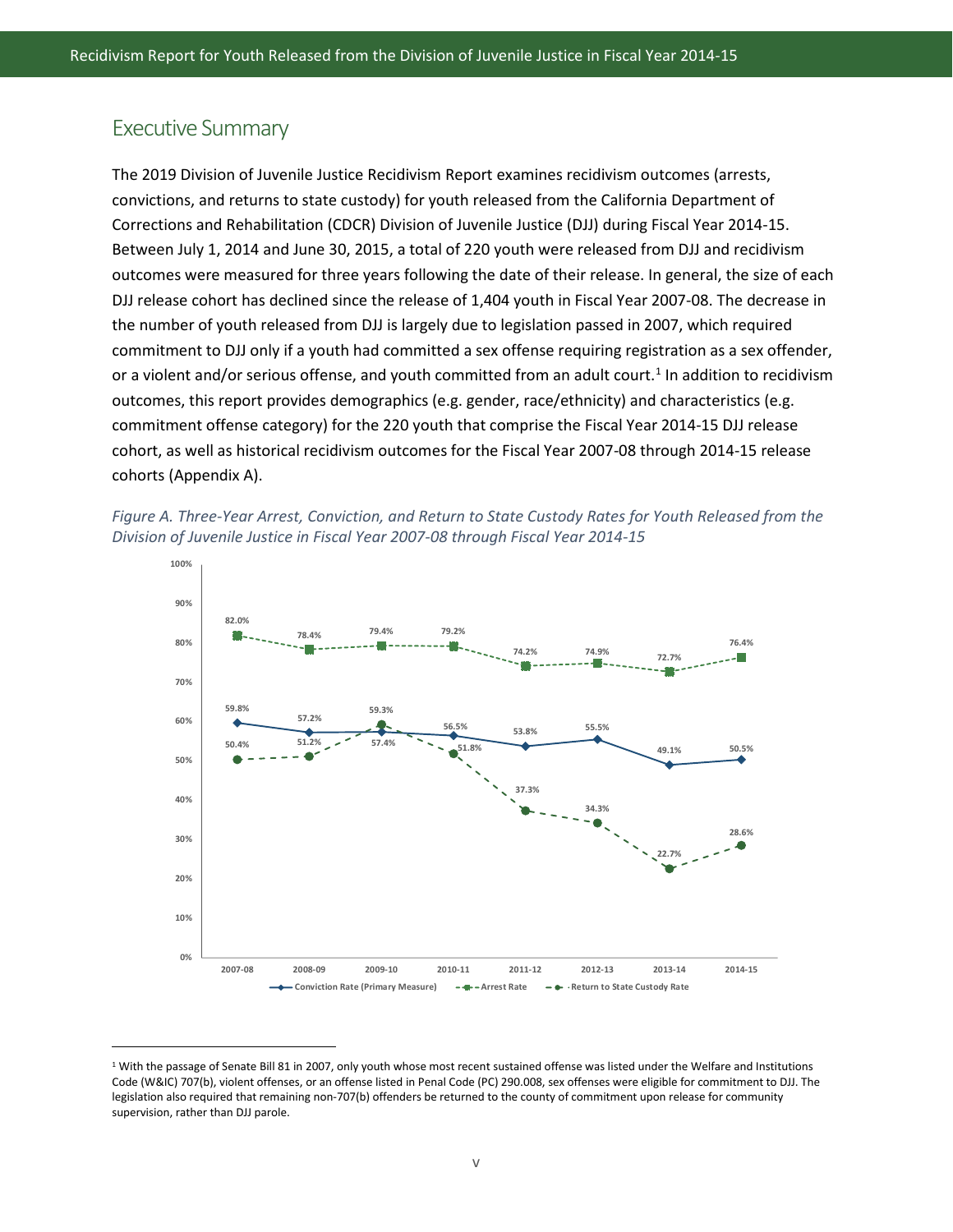DJJ was in the process of developing and implementing the Integrated Behavioral Treatment Model  $(IBTM)^2$  $(IBTM)^2$  during the period of release and the follow-up period for the cohort examined in this report. The IBTM may have partially affected some of the youth in the cohort examined in this report. However, IBTM's full effect on outcomes is not anticipated to be evident for several years, and it will be discussed in greater detail for future DJJ release cohorts impacted by its implementation.

#### Recidivism Outcomes

The three-year conviction rate is the primary measure of recidivism.<sup>[3](#page-6-1)</sup> As shown in Figure A, the threeyear conviction rate for the Fiscal Year 2014-15 release cohort was 50.5 percent, which was 1.4 percentage points higher than the Fiscal Year 2013-14 release cohort's rate of 49.1 percent. The threeyear arrest and return to state custody rates are supplemental measures of recidivism. Returns to state custody include returns to DJJ and CDCR's Division of Adult Institutions (DAI). The three-year arrest rate was 76.4 percent, which was 3.7 percentage points higher than the Fiscal Year 2013-14 release cohort's rate of 72.7 percent, and the three-year return to state custody rate was 28.6 percent, which was 5.9 percentage points higher than the Fiscal Year 2013-14 release cohort's rate of 28.6 percent.

The three-year arrest rate for DJJ youth remained relatively stable between the Fiscal Year 2007-08 and 2013-14 DJJ release cohorts, ranging from a high of 82.0 percent with the Fiscal Year 2007-08 release cohort and a low of 72.7 percent with the Fiscal Year 2013-14 release cohort. The three-year conviction rate followed a similar pattern: ranging from 59.8 percent with the Fiscal Year 2007-08 release cohort and a low of 49.1 percent with the Fiscal Year 2012-13 release cohort. The three-year return to state custody rate saw some fluctuation and a series of decreases beginning with the Fiscal Year 2010-11 release cohort. The Fiscal Year 2009-10 release cohort had the highest three-year return to state custody rate (59.3 percent) of each cohort and from that point, the three-year return to state custody rate began to decline, reaching 22.7 percent with the Fiscal Year 2013-14 release cohort. Much of the decline in the three-year return to state custody rate is attributed to changes in DJJ parole processes (and the end of DJJ parole in 2013), which led to substantial decreases in returns for parole violations.

#### Arrests

 $\overline{\phantom{a}}$ 

The three-year arrest rate for the 220 youth released from DJJ during Fiscal Year 2014-15 was 76.4 percent (168 youth). Slightly under a quarter of the release cohort (23.6 percent or 52 youth) had no arrests within three years of their release from DJJ, 49.5 percent (109 youth) were arrested for a felony offense, and 24.1 percent (53 youth) were arrested for a misdemeanor offense. Six youth or 2.7 percent of the DJJ release cohort were arrested for supervision violations.

<span id="page-6-0"></span><sup>&</sup>lt;sup>2</sup> The IBTM is a comprehensive model that includes evidence-based interventions, case management, and a reinforcement system.

<span id="page-6-1"></span><sup>&</sup>lt;sup>3</sup> Consistent with the Board of State and Community Corrections definition of recidivism, the primary measure of recidivism is the three-year conviction rate and arrests and returns to prison serve as supplemental measures of recidivism. In earlier reports, CDCR did not specify a primary measure of recidivism. For more information regarding the definition of recidivism, please see Section 2. Evaluation Design.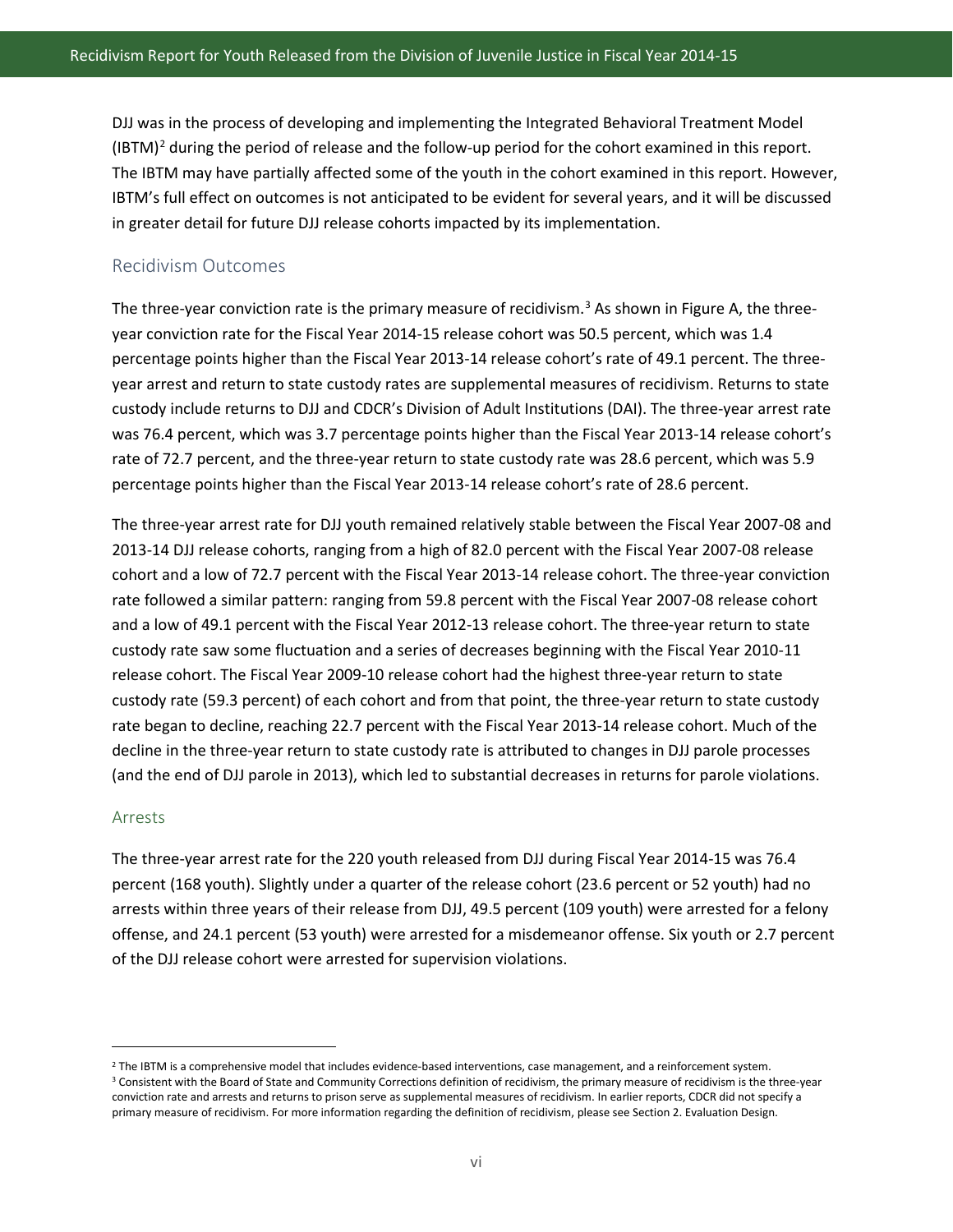As shown in Figure A, the three-year arrest rate of 76.4 percent for the Fiscal Year 2014-15 release cohort was higher (3.7 percentage points) than the three-year arrest rate for youth released in Fiscal Year 2013-14 (72.7 percent). The increase was largely driven by arrests for misdemeanor offenses, while arrests for felony offenses and supervision violations were relatively consistent. Misdemeanor arrests increased by 6.5 percentage points, with 17.6 percent (38 youth) of the Fiscal Year 2013-14 release cohort and 24.1 percent (53 youth) of the Fiscal Year 2014-15 release cohort arrested for misdemeanor offenses. With the exception of arrests for misdemeanor crimes against persons, which decreased slightly between the Fiscal Year 2013-14 and 2014-15 release cohorts, each category of misdemeanors (other crimes, drug/alcohol crimes, and crimes against persons) saw increases between the two cohorts.

In general, the three-year arrest rate has experienced an overall decline with small fluctuations (increases and decreases). The three-year arrest rate ranged from a high of 82.0 percent with the Fiscal Year 2007-08 release cohort and a low of 72.7 percent with the Fiscal Year 2013-14 cohort. After an increase in the arrest rate (74.9 percent with the Fiscal Year 2012-13 release cohort), the three-year arrest rate reached its lowest point with the release of the Fiscal Year 2013-14 cohort (72.7 percent), which was followed by the 3.7 percentage point increase in the arrest rate with the current Fiscal Year 2014-15 release cohort (76.4 percent).

#### Convictions

The three-year conviction rate for the Fiscal Year 2014-15 DJJ release cohort was 50.5 percent (111 youth). Nearly half of the release cohort (49.5 percent or 109 youth) had no convictions during the three-year follow-up period, 30.0 percent (66 youth) were convicted of a felony offense, and 20.5 percent (45 youth) were convicted of a misdemeanor offense. Almost half of the youth convicted (45.9 percent or 51 youth) were convicted within the first year of their release from DJJ.

The three-year conviction rate of 50.5 percent for the Fiscal Year 2014-15 release cohort was 1.4 percentage points higher than the three-year conviction rate for youth released in Fiscal Year 2013-14 (49.1 percent or 106 youth). Felony convictions increased (2.2 percentage points) between the two release cohorts and misdemeanor convictions saw a decrease of less than one percent (0.8 percentage points) with 21.3 percent (46 youth) of the Fiscal Year 2013-14 release cohort convicted of misdemeanor offenses and 20.5 percent (45 youth) of the Fiscal Year 2014-15 release cohort convicted. Over onequarter of the Fiscal Year 2013-14 release cohort was convicted of felony offenses, while 30.0 percent (66 youth) in the Fiscal Year 2014-15 release cohort were convicted of felony offenses.

As shown in Figure A, the three-year conviction rate was generally stable between the Fiscal Year 2007- 08 and 2013-14 release cohorts with small fluctuations observed. Following the rate of 59.8 percent with the Fiscal Year 2007-08 release cohort, the three-year conviction rate gradually decreased, reaching its lowest point with the Fiscal Year 2013-14 release cohort's rate of 49.1 percent. The increase in the three-year conviction rate observed between the Fiscal Year 2013-14 and 2014-15 cohorts, followed the most substantial decrease to date: between the Fiscal Year 2012-13 and 2013-14 release cohorts, the three-year conviction rate decreased 6.4 percentage points (from 55.5 percent to 49.1 percent).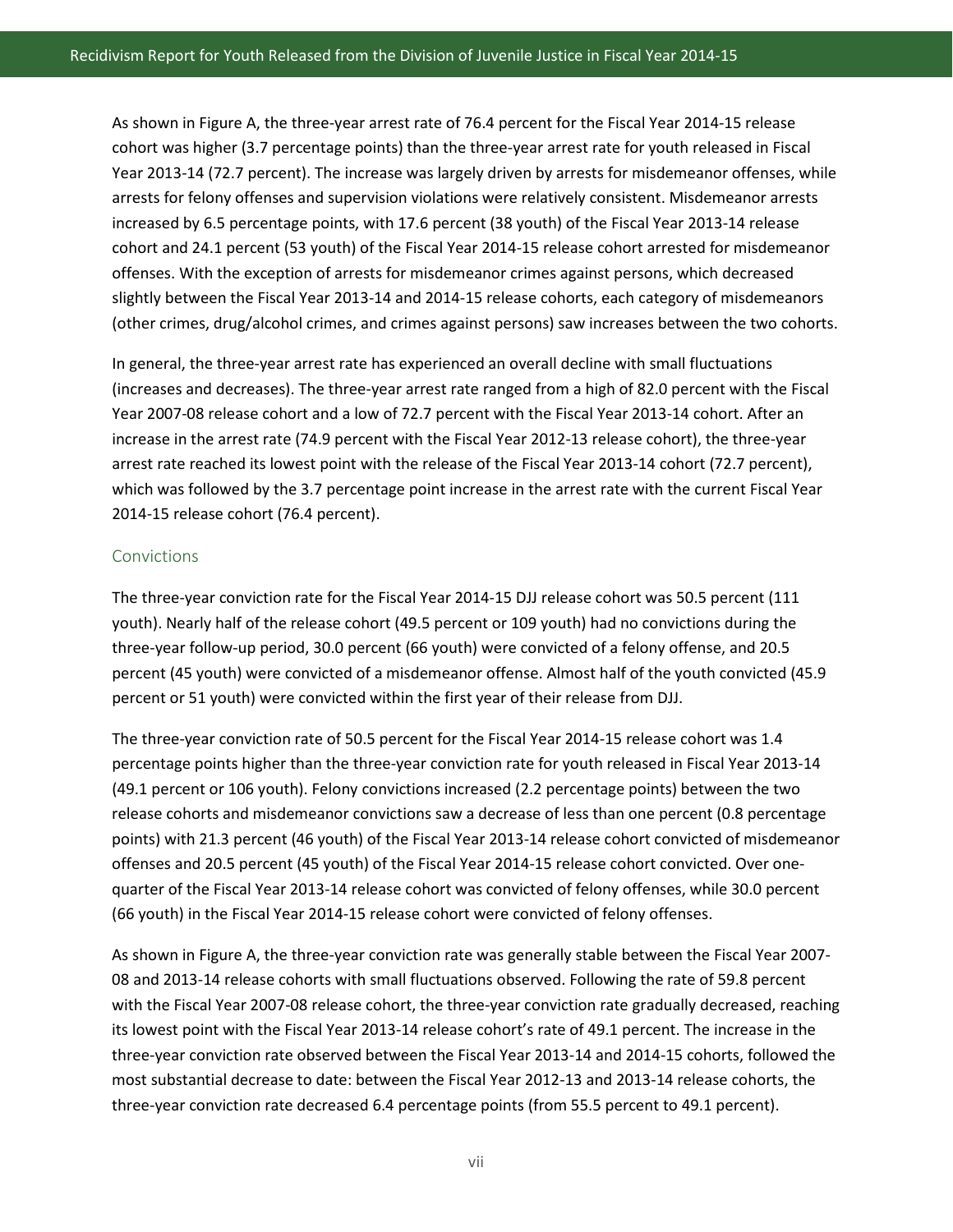#### Returns to State Custody

 $\overline{\phantom{a}}$ 

For the 220 youth released in Fiscal Year 2014-15, the three-year return to state custody rate was 28.6 percent (63 youth). Youth released from DJJ may be released and returned to DJJ or CDCR's Division of Adult Institutions (DAI).<sup>[4](#page-8-0)</sup> Over two-thirds of the release cohort (71.4 percent or 157 youth) did not return to state custody during the three-year follow-up period. Over 10 percent of the release cohort were returned to state custody for crimes against persons and other crimes (11.8 percent or 26 offenders in each category), followed by property crimes (3.6 percent or eight youth), and drug crimes (1.4 percent or three youth).

The three-year return to state custody rate for youth released from DJJ saw consistent decreases after reaching a high of 59.3 percent with the Fiscal Year 2009-10 release cohort. The three-year return to state custody rate for the Fiscal Year 2014-15 release cohort of 28.6 percent marked an increase from the Fiscal Year 2013-14 release cohort's rate of 22.7 percent, which was the lowest rate observed since rates were first reported with the Fiscal Year 2007-08 release cohort.

All of the 220 youth released from DJJ in Fiscal Year 2014-15 were released to their county of commitment. Recent decreases in the three-year return to state custody rate are attributed to decreases in parole violations, which are largely due to changes in DJJ's post-release supervision structure.<sup>[5](#page-8-1)</sup> Until 2013, DJJ oversaw the parole supervision of youth released from DJJ and beginning in 2011, all youth discharged from DJJ were placed on community supervision, administered by county probation departments. As a result, the number of youth returned to state custody for parole violations diminished: 25.7 percent of the Fiscal Year 2007-08 DJJ release cohort were returned to state custody for parole violations, while none of the 216 youth released in Fiscal Year 2013-14 or the 220 youth released in Fiscal Year 2014-15 were returned to state custody for parole violations.

DJJ was in the process of developing and implementing the Integrated Behavioral Treatment Model (IBTM) during the period of release and follow-up period (FY 2014-15) for the cohort examined in this report. The IBTM is a comprehensive model that includes evidence-based interventions, case management, and a reinforcement system. [6](#page-8-2)

<span id="page-8-0"></span><sup>4</sup> The return to state custody rate only includes the first return to either DJJ or DAI during the three-year follow-up period and more detail is provided in Section 4.2 Time to Conviction of the report.

<span id="page-8-1"></span><sup>&</sup>lt;sup>5</sup> The Fiscal Year 2013-14 release cohort marked the first group of DJJ releases where each youth was released to their county of commitment for community supervision and returns to state custody for parole violations were no longer possible. Beginning in 2007, some 707(b) youth were released to their county of commitment, while other youth were released to state parole supervision. Senate Bill 81 (2007) required release of non-707(b)/290 youth to their county of commitment and beginning in 2011, all youth discharged from DJJ were supervised by their committing county. State parole supervision of DJJ releases ended in 2013.

<span id="page-8-2"></span><sup>&</sup>lt;sup>6</sup> The IBTM may have partially affected some of the youth in the cohort examined in this report. However, the full effect on outcomes is not anticipated to be evident for several years. The IBTM will be discussed in greater detail for future DJJ release cohorts impacted by its implementation.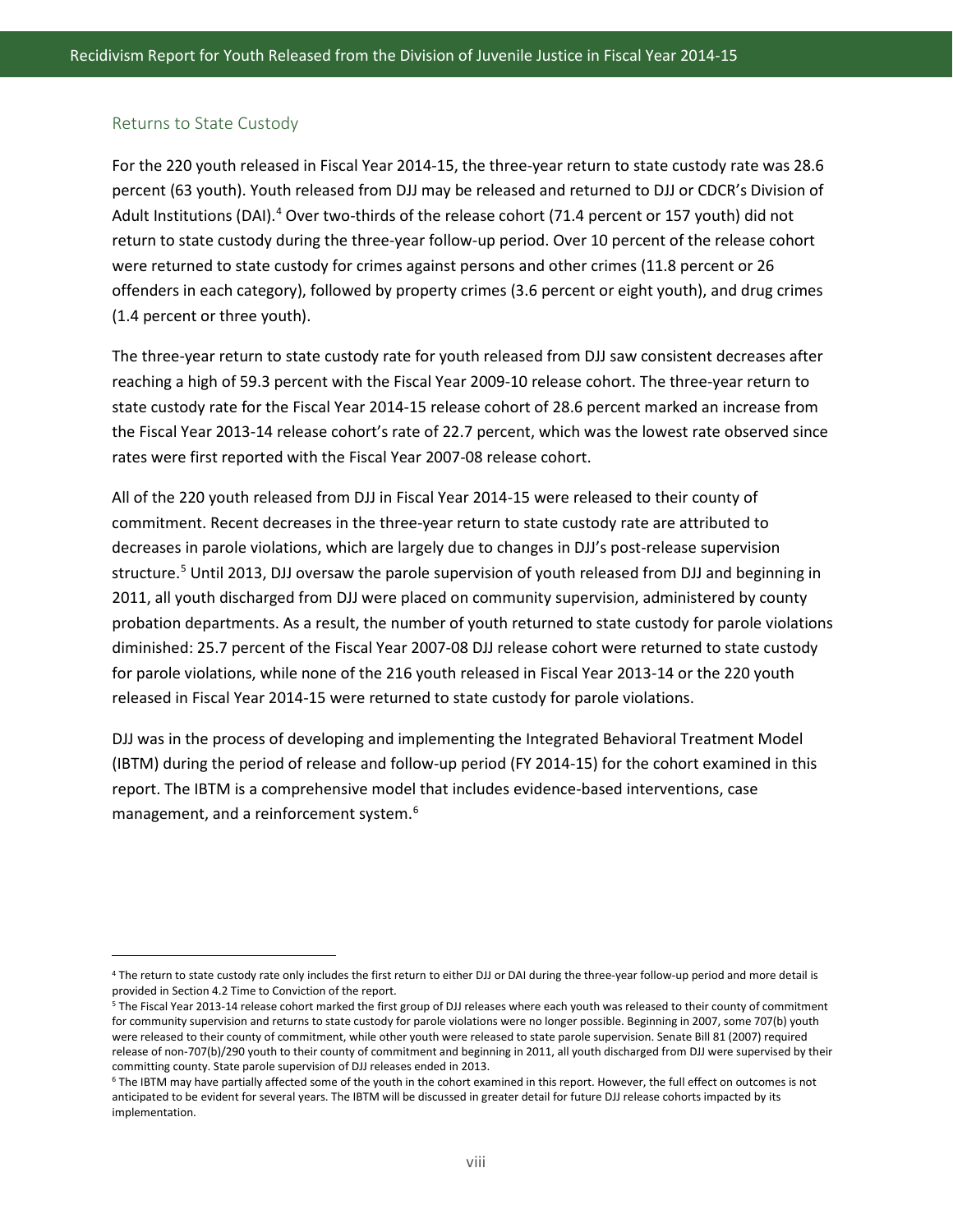## Key Findings

#### Youth Demographics and Characteristics

- A total of 220 youth were released from DJJ between July 1, 2014 and June 30, 2015 and comprised the Fiscal Year 2014-15 release cohort.
- Male youth comprised the majority of the release cohort (97.3 percent or 214 youth) and females comprised 2.7 percent (six youth).
- Most youth were between the ages of 14 and 19 (95.9 percent or 211 youth) when first admitted to DJJ. Very few youth were between the ages of 12 and 13 (less than one percent or two youth) or 20 years and over (3.2 percent or seven youth).
- Upon their release from DJJ, most youth in the Fiscal Year 2014-15 release cohort were between the ages of 18 and 24 (95.5 percent or 210 youth). Less than five percent (4.1 percent or nine youth) were between the ages of 15 and 17 and one release was over 25 years of age.
- Youth released in Fiscal Year 2014-15 were most often committed to DJJ for crimes against persons (95.5 percent or 210 youth) and 4.5 percent (10 youth) were committed for property crimes.

#### Convictions

- The three-year conviction rate for the 220 youth released in Fiscal Year 2014-15 was 50.5 percent (111 youth). Almost half of the youth convicted (45.9 percent or 51 youth) were convicted within the first year of their release from DJJ.
- The three-year conviction rate for the Fiscal Year 2014-15 DJJ release cohort was 1.4 percentage points higher than the Fiscal Year 2013-14 release cohort's rate of 49.1 percent.
- Nearly half of the Fiscal release cohort (49.5 percent or 109 youth) had no convictions during the three-year follow-up period, 30.0 percent (66 youth) were convicted of a felony offense, and 20.5 percent (45 youth) were convicted of a misdemeanor offense.
- Over 10 percent of the release cohort were convicted of felony crimes against persons (13.6 percent or 30 youth) and felony other crimes (11.4 percent or 25 youth). Less than five percent of the release cohort were convicted of felony property crimes (4.1 percent or nine youth) and felony drug/alcohol crimes (0.9 percent or two youth).
- Over six percent of the release cohort (6.4 percent or 14 youth) were convicted of misdemeanor other crimes, followed by misdemeanor crimes against persons (5.5 percent or 12 youth), misdemeanor drug/alcohol crimes (4.5 percent or 10 youth), and misdemeanor property crimes (4.1 percent or nine youth).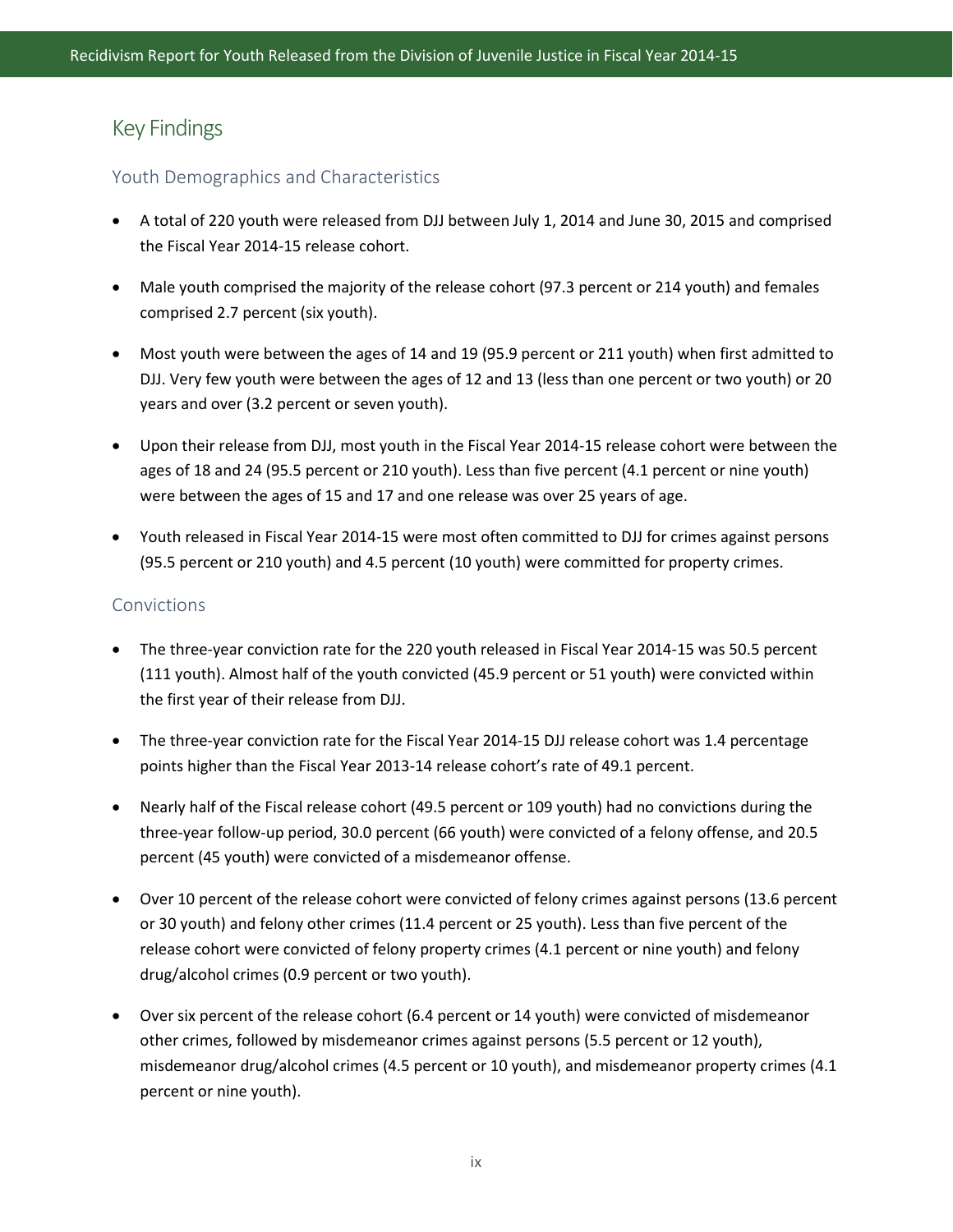#### Arrests and Returns to State Custody

- The three-year arrest rate for the Fiscal Year 2014-15 DJJ release cohort was 76.4 percent (168 youth). Under a quarter of the release cohort (23.6 percent or 52 youth) had no arrests during the three-year follow-up period.
- Under 50 percent of the release cohort (49.5 percent or 109 youth) were arrested for felony offenses, 24.1 percent (53 youth) were arrested for misdemeanor offenses, and 2.7 percent (six youth) were arrested for supervision violations after their release from DJJ.
- Over 20 percent of the DJJ release cohort (23.6 percent or 52 youth) were arrested for felony crimes against persons, followed by other felony crimes (15.9 percent or 35 youth), and felony property crimes (8.2 percent or 18 youth). Less than two percent of the release cohort (1.8 percent or four youth) were arrested for felony drug/alcohol crimes.
- Over eight percent of the release cohort (8.6 percent or 19 youth) were arrested for misdemeanor other crimes, followed by misdemeanor drug/alcohol crimes (6.4 percent or 14 youth), and misdemeanor crimes against persons (5.0 percent or 11 youth). Over four percent (4.1 percent or nine youth) were arrested for misdemeanor property crimes.
- The three-year return to state custody rate for the 220 youth released in Fiscal Year 2014-15 was 28.6 percent (63 youth). Under three-quarters of the release cohort (71.4 percent or 157 youth) had no returns to state custody during the three-year follow-up period.
- The largest percentage of returns were for crimes against persons (11.8 percent or 26 youth) and other crimes (11.8 percent or 26 youth), followed by property crimes (3.6 percent or eight youth) and drug crimes (1.4 percent or three youth).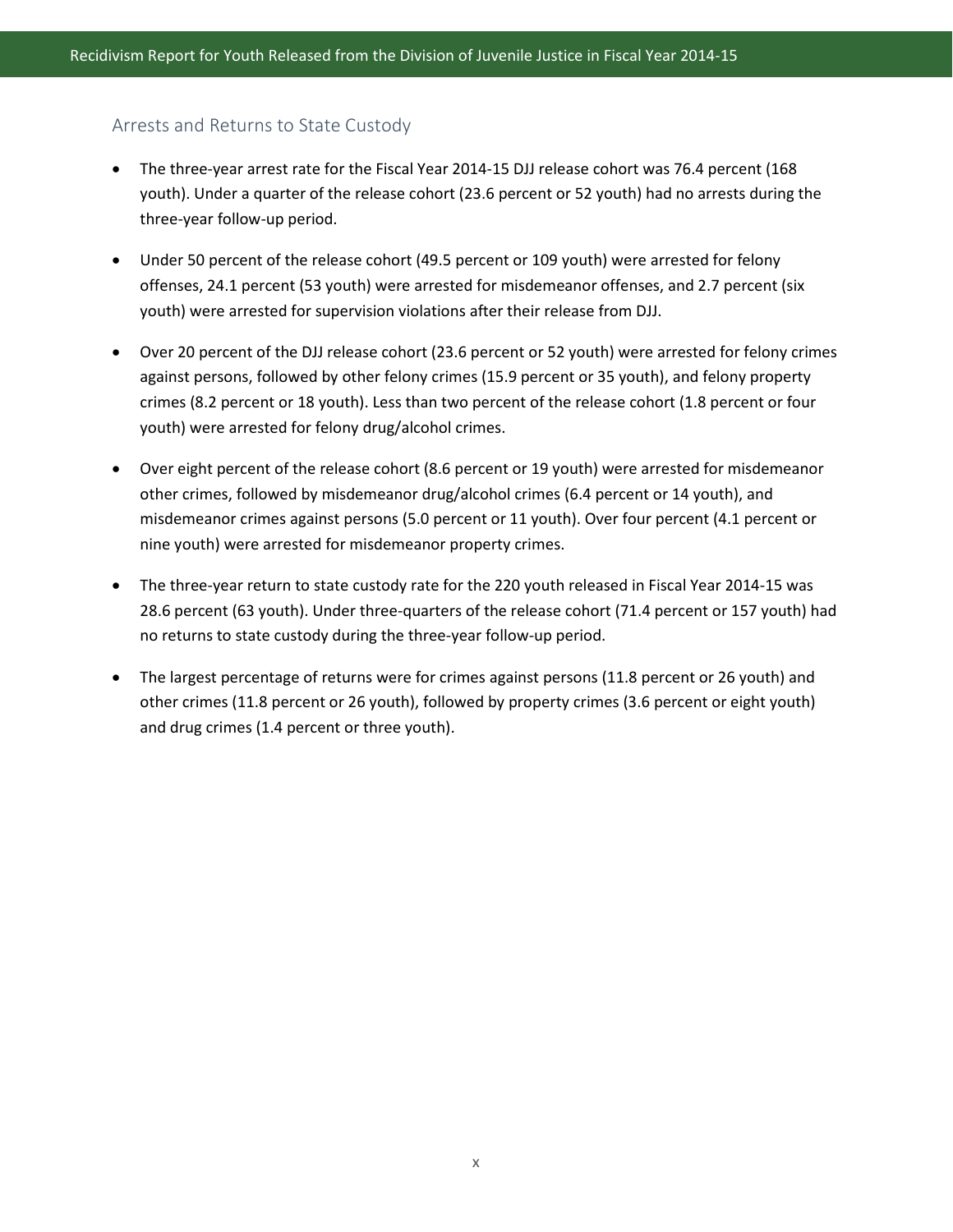# **CALIFORNIA DEPARTMENT OF CORRECTIONS AND REHABILITATION RECIDIVISM REPORT FOR YOUTH RELEASED FROM THE DIVISION OF JUVENILE JUSTICE IN FISCAL YEAR 2014-15**

### <span id="page-11-0"></span>1 Introduction

 $\overline{\phantom{a}}$ 

The California Department of Corrections and Rehabilitation (CDCR) Division of Juvenile Justice (DJJ) provides treatment and education to California's juvenile and young adult offenders. During Fiscal Year (FY) 2014-15, 220 youth were released from DJJ and tracked for three years following the date of their release. This report presents recidivism outcomes (arrests, convictions, and returns to state custody), as well as demographics (e.g. gender, race/ethnicity) and characteristics (e.g. commitment offense category) for the 220 youth released from DJJ between July 1, 2014 and June 30, 2015. The three-year conviction rate is the primary measure of recidivism. The three-year arrest and return to state custody rates are supplemental measures of recidivism.<sup>[7](#page-11-1)</sup> Returns to state custody include returns to DJJ and CDCR's Division of Adult Institutions (DAI).

The juvenile justice system has undergone a number of policy reforms since 2007, including changes to the eligibility criteria for commitment to DJJ.<sup>[8](#page-11-2)</sup> Only youth whose most recent sustained offense was listed under Welfare and Institutions Code 707(b) (violent offenses), or Penal Code 290.008 (sex offenses), commonly referred to as 707(b)/290 youth, were eligible for commitment to DJJ, while most non-707(b)/2[9](#page-11-3)0 youth were committed to county-level facilities.<sup>9</sup> As a result of these reforms, the number of youth incarcerated and released from DJJ since FY 2007-08 has declined. The demographics and characteristics have also changed, with much larger percentages of youth whose commitment offenses were serious, violent, or required registration as a sex offender comprising each release cohort. In FY 2007-08, 1,404 youth were released from DJJ and just under two-thirds of the release cohort (65.2 percent or 916 youth) were 707(b) or 290 youth. In FY 2014-15, 220 youth were released from DJJ and almost all of the youth released were 707 (b) or 290 youth (99.5 percent of the release cohort or 219 youth).

The post-release supervision processes for youth also changed with the 2007 reforms. Until 2011, most youth released from DJJ were released to state parole supervision, which DJJ oversaw until 2013. Beginning in 2011, DJJ released non-707(b)/290 youth to their county of commitment for community

<span id="page-11-1"></span><sup>&</sup>lt;sup>7</sup> Consistent with the Board of State and Community Corrections definition of recidivism, the primary measure of recidivism is the three-year conviction rate and arrests and returns to prison serve as supplemental measures of recidivism. In earlier reports, CDCR did not specify a primary measure of recidivism. For more information regarding the definition of recidivism, please see Section 2. Evaluation Design.

<span id="page-11-2"></span><sup>&</sup>lt;sup>8</sup> Senate Bill 81 (2007) and Assembly Bill 191 (2011) changed the eligibility criteria for youth committed to DJJ. Only youth whose most recent sustained offense was listed under the Welfare and Institutions Code (W&IC) 707(b) (violent offenses), or Penal Code (PC) 290.008 (sex offenses), commonly referred to as 707(b)/290 youth, were eligible for commitment to DJJ, and most non-707(b)/290 youth were committed to county-level facilities.

<span id="page-11-3"></span><sup>9</sup> Youth whose most recent sustained offense was listed under Welfare and Institutions Code 707(b) (violent offenses), or Penal Code 290.008 (sex offenses), commonly referred to as 707(b)/290 youth are referred to as "707(b)/290 youth" throughout this report.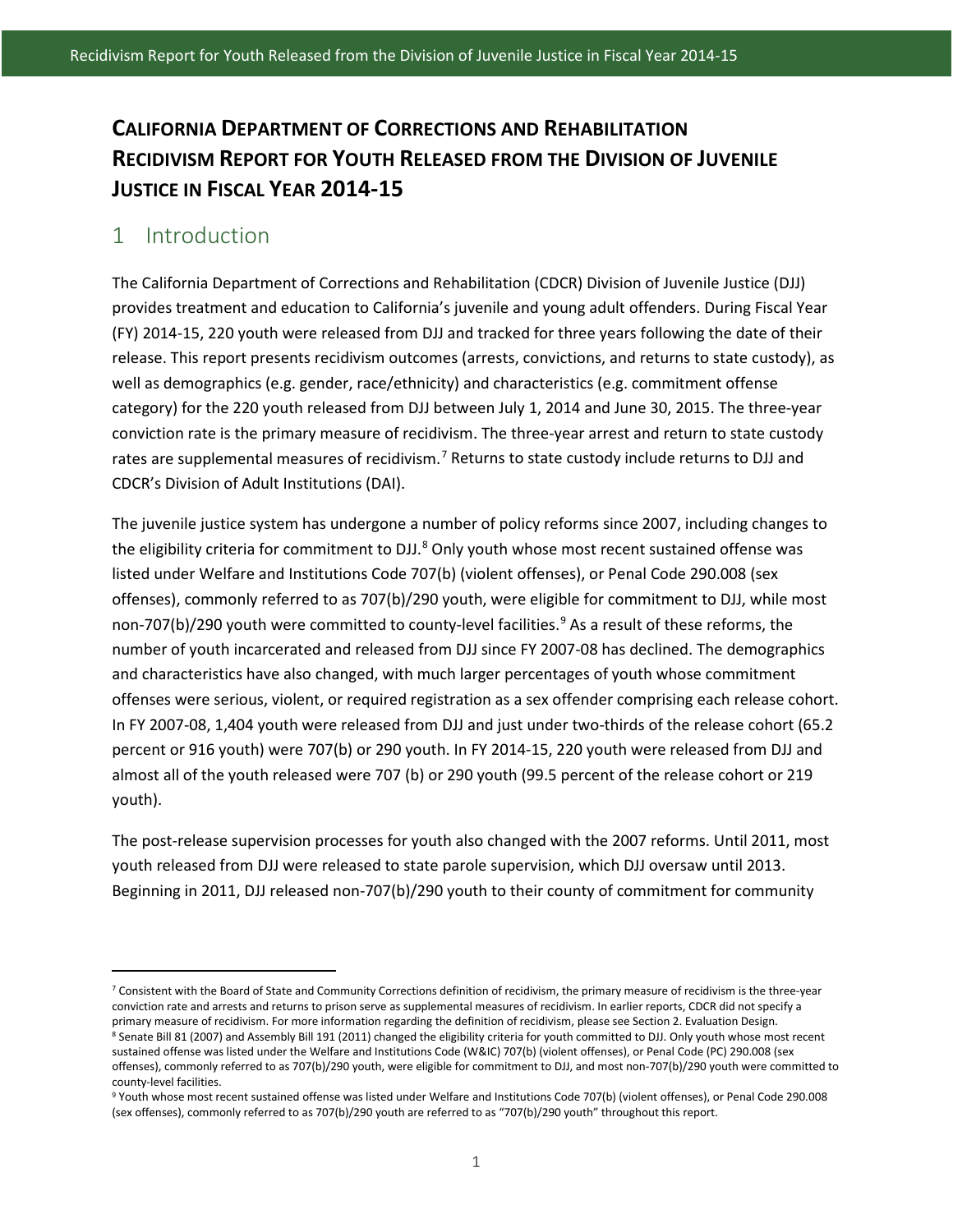supervision.<sup>[10](#page-12-0)</sup> As a result, the number of youth released to state parole supervision and subsequently returning to state custody for parole violations declined. The FY 2013-14 release cohort marked the first group of DJJ releases where each youth was released to their county of commitment for community supervision and returns to state custody for parole violations were no longer possible. All of the 220 youth released from DJJ in FY 2014-15 were released to their county of commitment.

DJJ was in the process of developing and implementing the Integrated Behavioral Treatment Model (IBTM) during the period of release (FY 2014-15) for the cohort examined in this report. The IBTM is a comprehensive model that includes evidence-based interventions, case management, and a reinforcement system.<sup>[11](#page-12-1)</sup>

The three-year arrest rate for the 220 youth released from DJJ in FY 2014-15 was 76.4 percent (168 youth). The three-year conviction rate was 50.5 percent (111 youth) and the three-year return to state custody rate was 28.6 percent (63 youth). Returns to state custody include returns to both DJJ and CDCR's Division of Adult Institutions (DAI).[12](#page-12-2) In prior reports, returns to DJJ and DAI were provided separately. Due to the low number of releases and returns among DJJ youth, CDCR began reporting a single return to custody rate with the FY 2012-13 release cohort, which includes both returns to DJJ and DAI. Rates for 707(b)/290 youth and non-707(b)/290 youth were also provided separately in prior reports. Beginning with the FY 2012-13 release cohort, a combined rate of arrest, conviction, and return were reported for all youth (707(b)/290 youth and non-707(b)/290 youth) released from DJJ over the course of a fiscal year.

In addition to recidivism outcomes, this report provides the type of arrest, conviction, or return to state custody, as well as a count of arrests and convictions (i.e. the number of times a release was arrested or convicted during the three-year follow-up period. Appendix A provides arrest, conviction, and return to state custody rates at one-, two-, and three-year intervals for the FY 2007-08 through FY 2014-15 release cohorts for comparative purposes.

 $\overline{\phantom{a}}$ 

<span id="page-12-0"></span><sup>&</sup>lt;sup>10</sup> Beginning in 2007, some 707(b) youth were released to their county of commitment, while all other youth were released to state parole supervision. Senate Bill 81 required release of non-707(b)/290 youth to their county of commitment and beginning in 2011, all youth discharged from DJJ were supervised by their committing county. State parole supervision of DJJ releases ended in 2013.

<span id="page-12-1"></span><sup>11</sup> To learn more about the IBTM and its development, please see the following: https://www.cdcr.ca.gov/juvenile-justice/remedial-plans/. The IBTM may have partially affected some of the youth in the cohort examined in this report. However, the full effect on outcomes is not anticipated to be evident for several years. The IBTM will be discussed in greater detail for future DJJ release cohorts impacted by its implementation.

<span id="page-12-2"></span> $12$  The return to state custody rate only includes the first return to either DJJ or DAI during the three-year follow-up period and more detail is provided in Section 4.2 Time to Conviction of the report.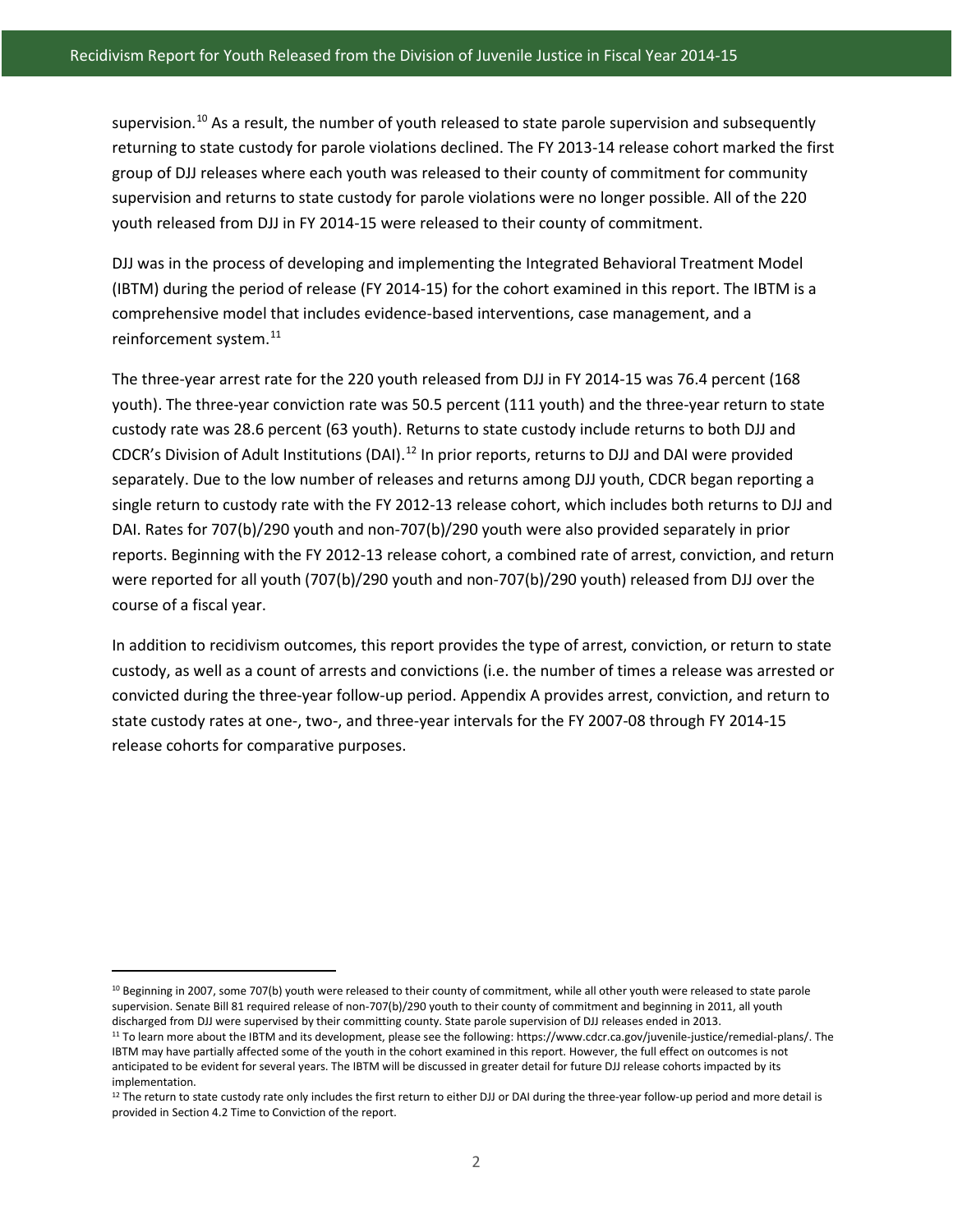# <span id="page-13-0"></span>2 Evaluation Design

#### <span id="page-13-1"></span>2.1 Definitions

The State of California defines recidivism as "conviction of a new felony or misdemeanor committed within three years of release from custody or committed within three years of placement on supervision for a previous criminal conviction."<sup>[13](#page-13-3)</sup> The definition also allows for supplemental measures of recidivism including: new arrests, returns to custody, criminal filings, or supervision violations. In prior reports, five measures of recidivism were used to evaluate the outcomes of youth: arrests, convictions, returns to DJJ, returns to DAI, and returns to any state level custody. Commencing with the 2017 Division of Juvenile Justice Recidivism Report, three measures of recidivism are used and include: arrests, convictions, and returns to state custody, which includes both returns to DJJ and DAI. The three-year conviction rate is the primary measure of recidivism and arrests and returns to state custody are supplemental measures of recidivism.

Three-year recidivism rates are defined as follows:

"An arrest, conviction, or return to state custody within three years of release from DJJ custody."

The rates are calculated using the ratio of the youth in the release cohort who were arrested, convicted, or returned to state custody during the follow-up period, to the total number of youth in the release cohort, multiplied by 100.

| Arrest/Conviction/Return to | Number Arrested/Convicted/Returned to State Custody | $\frac{1}{2}$ x 100 |  |
|-----------------------------|-----------------------------------------------------|---------------------|--|
| State Custody Rate          | Release Cohort                                      |                     |  |

#### <span id="page-13-2"></span>2.2 Methods

l

This report provides arrest, conviction, and return to state custody rates at one-, two-, and three-year intervals for youth released from DJJ between July 1, 2014 and June 30, 2015. In some instances, youth may be serving concurrent sentences in DJJ and DAI. Concurrent jurisdiction cases have two release dates: the release from DJJ (even if they are still incarcerated in DAI) and a release from DAI (even if they are still incarcerated in DJJ). In these cases, the date youth were shown to have been released from both sentences was used as the "release date" regardless of whether the last stay was in a DJJ facility or a DAI facility. Recidivism rates are further examined by the type of arrest or conviction (i.e. misdemeanor or felony) and by the type of return to state custody (e.g. drug crimes, property crimes).

<span id="page-13-3"></span><sup>&</sup>lt;sup>13</sup> Section 3027 of California Penal Code required the Board of State and Community Corrections to develop a state-wide definition of recidivism.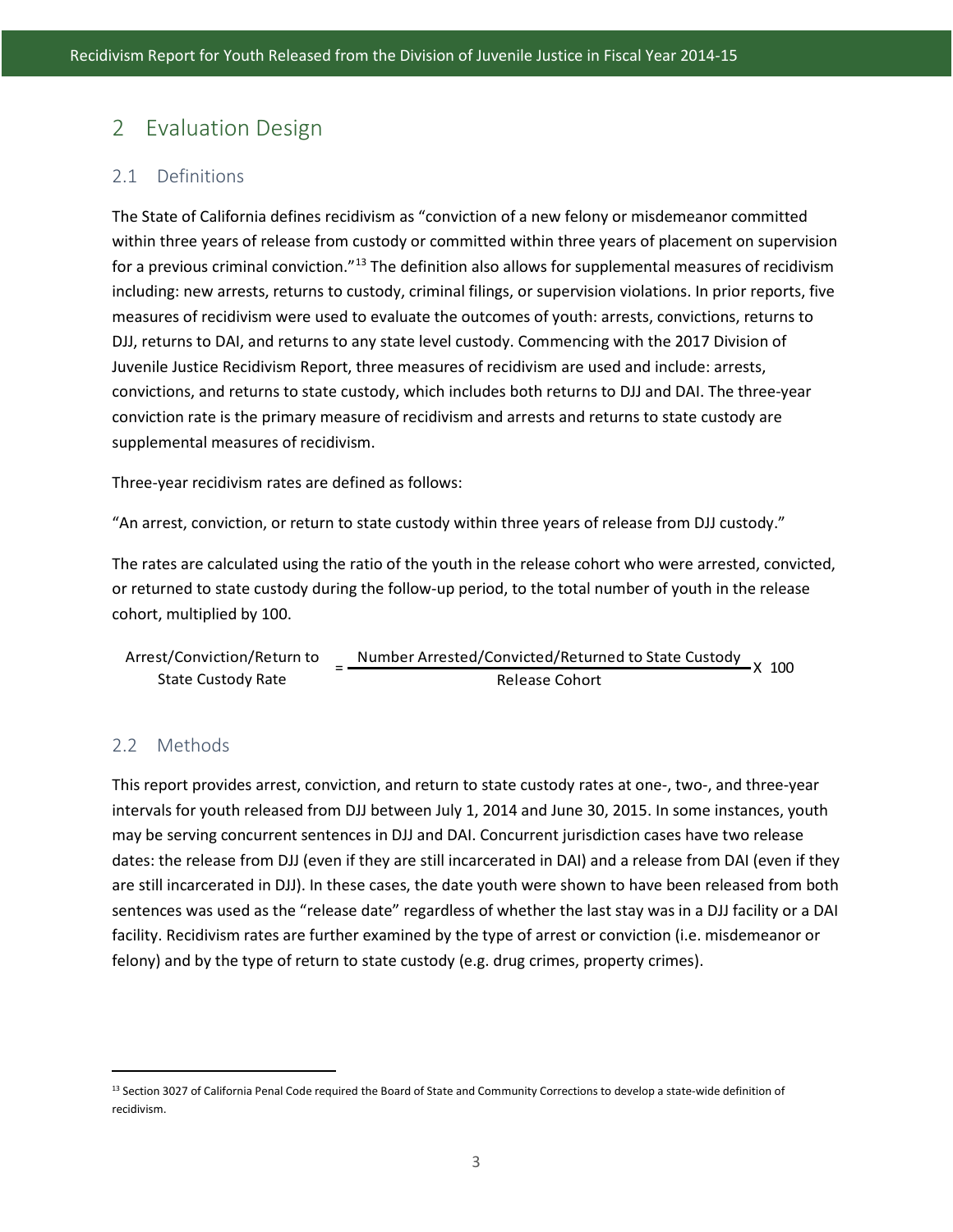#### <span id="page-14-0"></span>2.3 Data Sources

Data were extracted from the Offender Based Information Tracking System, DJJ's system of record, to determine which released youth returned to DJJ during the three-year follow-up period. Admissions to DAI were extracted from the Strategic Offender Management System, DAI's system of record. Arrest and conviction data were obtained from the Department of Justice's (DOJ) Criminal Justice Information System and the California Law Enforcement Telecommunications System.

### <span id="page-14-1"></span>2.4 Data Limitations

Data quality is important with all analyses performed by CDCR's Office of Research. The intent of this report is to provide summary (aggregate) information, rather than individual information. The aggregate data are strong when a large number of records (releases) are available for analysis, but are less robust as subgroups are influenced by nuances associated with each case. Therefore, caution should be exercised when interpreting results associated with fewer records. Recidivism rates are only presented for youth releases (i.e. denominators) that are greater than or equal to 30.

Rates are fixed at three years, meaning the follow-up period is considered complete and no further analyses are performed. Arrest, conviction, and return to state custody data presented in the appendix of this report may see slight fluctuations, particularly as the one-year and two-year rates are updated in subsequent reporting years. These data are routinely updated in accordance with criminal justice system processing. As data become available, subsequent reports will be updated.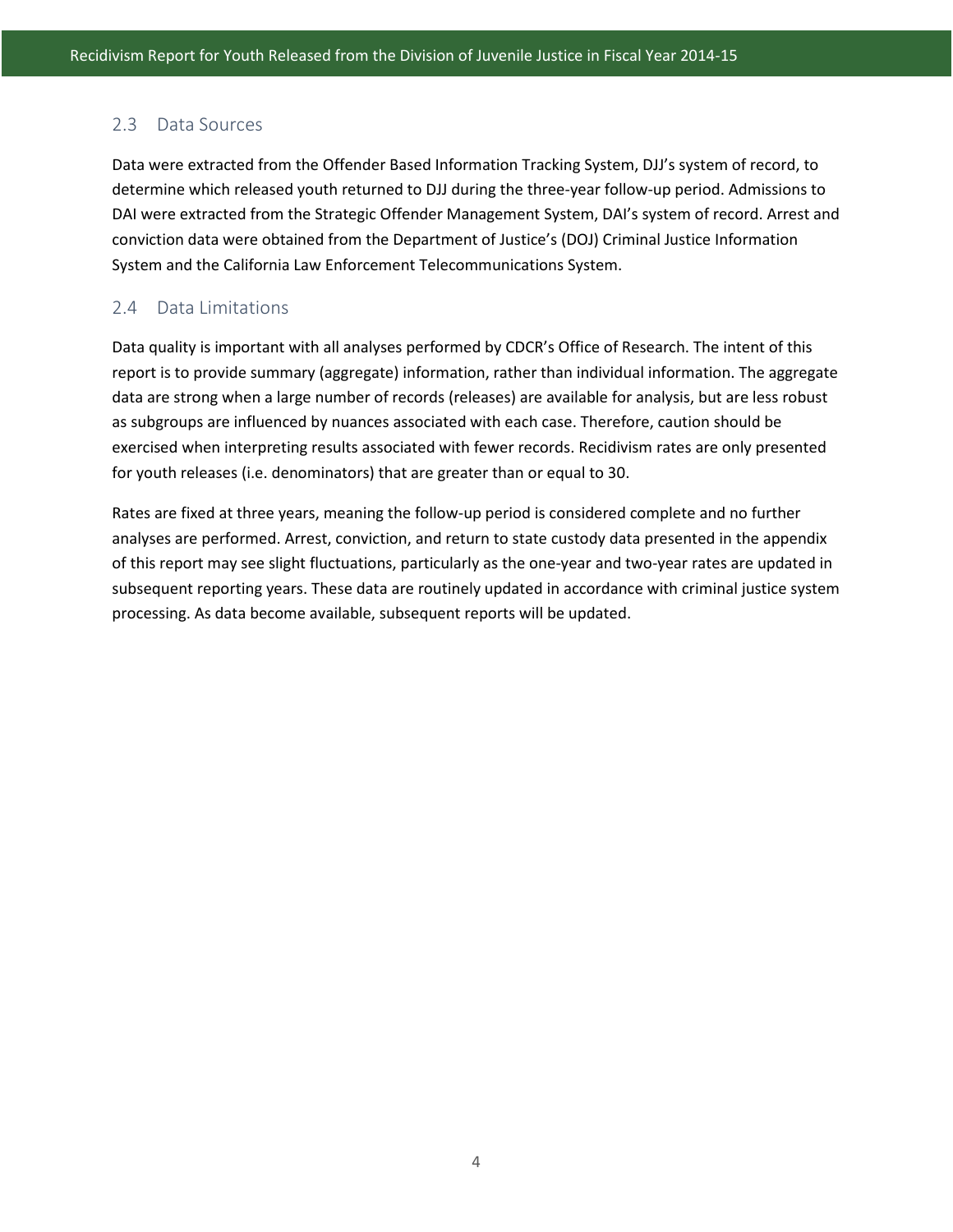# <span id="page-15-0"></span>3 Description of the Fiscal Year 2014-15 Division of Juvenile Justice Release Cohort

As shown in Figure 1, the size of DJJ's release cohorts have decreased substantially since the release of the FY 2007-08 cohort (1,404 releases), reaching 216 releases with the FY 2013-14 cohort. The size of the FY 2014-15 release cohort increased by four youth (for a total of 220 releases) when compared with the FY 2013-14 release cohort (216 releases). The slight increase in the number of youth released from DJJ between FY 2013-14 and 2014-15 indicates the large decreases in the number of DJJ releases that were observed between FY 2007-08 through 2013-14 have subsided. The decline in DJJ releases in largely due to legislation passed in 2007, which required commitment to DJJ only for youth with a sex offense requiring registration as a sex offender, youth with violent and/or serious offenses, and youth committed to DJJ from an adult court.<sup>[14](#page-15-2)</sup> Other youth were committed to county facilities, which led to a sharp decline in DJJ's overall population and the number of youth released from DJJ each fiscal year.<sup>[15](#page-15-3)</sup>

<span id="page-15-1"></span>



 $\overline{\phantom{a}}$ 

<span id="page-15-2"></span><sup>&</sup>lt;sup>14</sup> With the passage of Senate Bill 81 in 2007, only youth whose most recent sustained offense was listed under the Welfare and Institutions Code (W&IC) 707(b), violent offenses, or an offense listed in Penal Code (PC) 290.008, sex offenses were eligible for commitment to DJJ. The legislation also required that remaining non-707(b) offenders be returned to the county of commitment upon release for community supervision, rather than DJJ parole.

<span id="page-15-3"></span><sup>&</sup>lt;sup>15</sup> For more information regarding the number of youth held in DJJ facilities, please see the following page:

https://www.cdcr.ca.gov/Juvenile\_Justice/Research\_and\_Statistics/index.html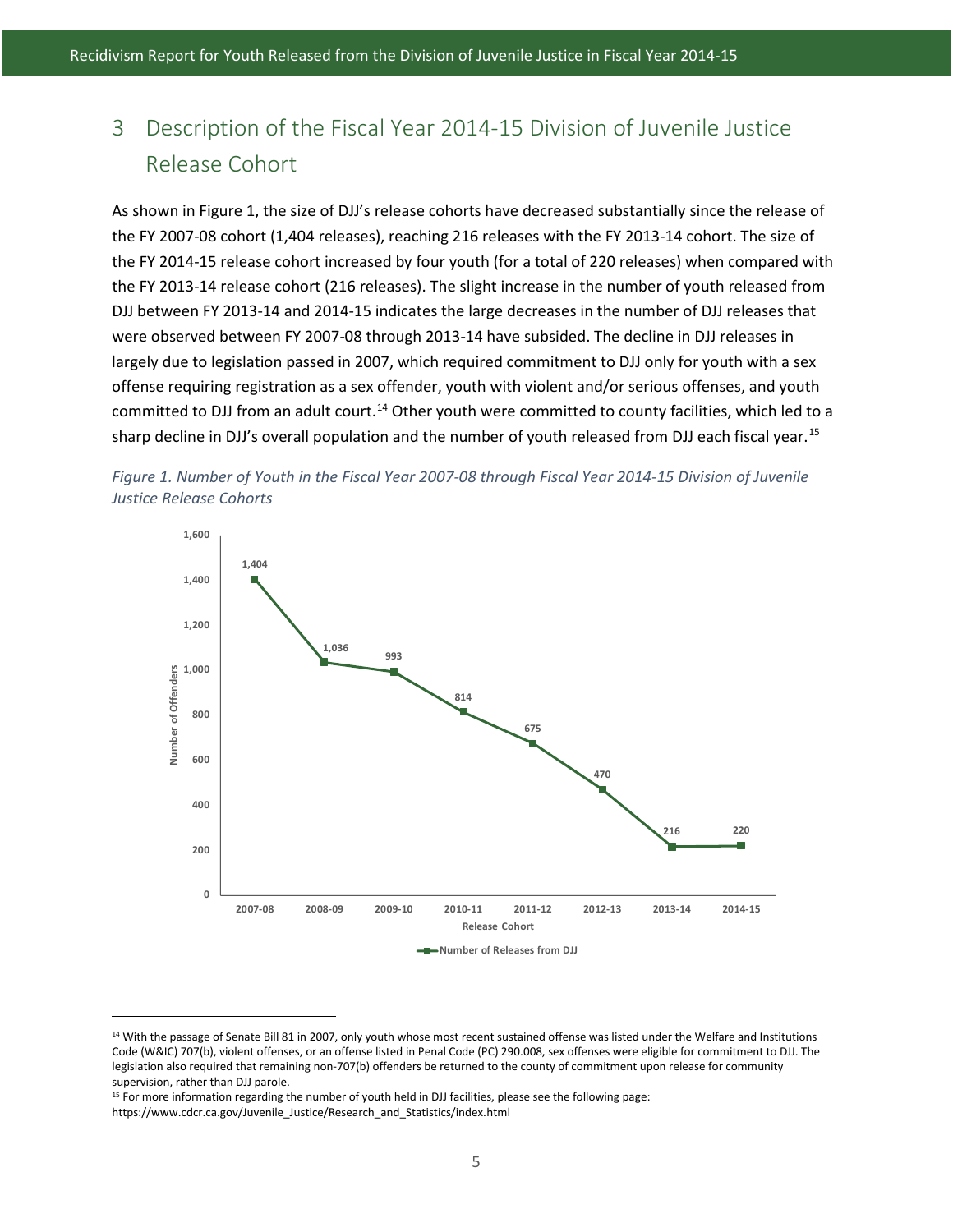#### <span id="page-16-0"></span>3.1 Youth Demographics and Characteristics

#### Gender

Of the 220 youth released in FY 2014-15, 97.3 percent (214 youth) were male and 2.7 percent (six youth) were female.

#### Race/Ethnicity

Over half of the FY 2014-15 release cohort (60.9 percent or 134 youth) were Hispanic/Latino, followed by Black/African American (24.1 percent or 53 youth), and White (11.4 percent or 25 youth). Slightly under three percent (2.7 percent or six youth) were Asian/Pacific Islander. Youth not categorized in the aforementioned race/ethnicity categories were included as "Other" (0.9 percent or two youth).

#### Age at First Admission

When admitted to DJJ, most youth in the FY 2014-15 release cohort were 16 or 17 years of age (54.1 percent or 119 youth). Less than one percent (0.9 percent or two youth) were 12 or 13 years of age, followed by youth 14 or 15 years of age (11.8 percent or 26 youth), 16 or 17 years of age (54.1 percent or 119 youth), and 18 or 19 years of age (30.0 percent or 66 youth). Seven offenders in the DJJ release cohort were 20 years or over at their first admission.

#### Age at Release

Most youth in the FY 2014-15 DJJ release cohort were between the ages of 18 and 24 when released. Less than five percent (4.1 percent or nine youth) were ages 15 to 17, 65.5 percent (144 youth) were ages 18 to 20, and 30.0 percent (66 youth) were ages 21 to 24. One of the DJJ releases was 25 or over at the time of their release.

#### Commitment Offense Category

Nearly all youth in the FY 2014-15 DJJ release cohort were committed to DJJ for crimes against persons (95.5 percent or 210 youth). Ten youth or 4.5 percent of the release cohort were committed to DJJ for property crimes.

#### Youth Offender Type

The majority of youth released from DJJ in FY 2014-15 (85.0 percent or 187 youth) were 707(b) youth (committed a violent offense) and 3.6 percent (eight youth) were 290 youth (committed a sex offense). Slightly over 10 percent (10.9 percent or 24 youth) were both 707(b)/290 youth (committed both a violent or sex offense) and one youth was non-707(b)/290.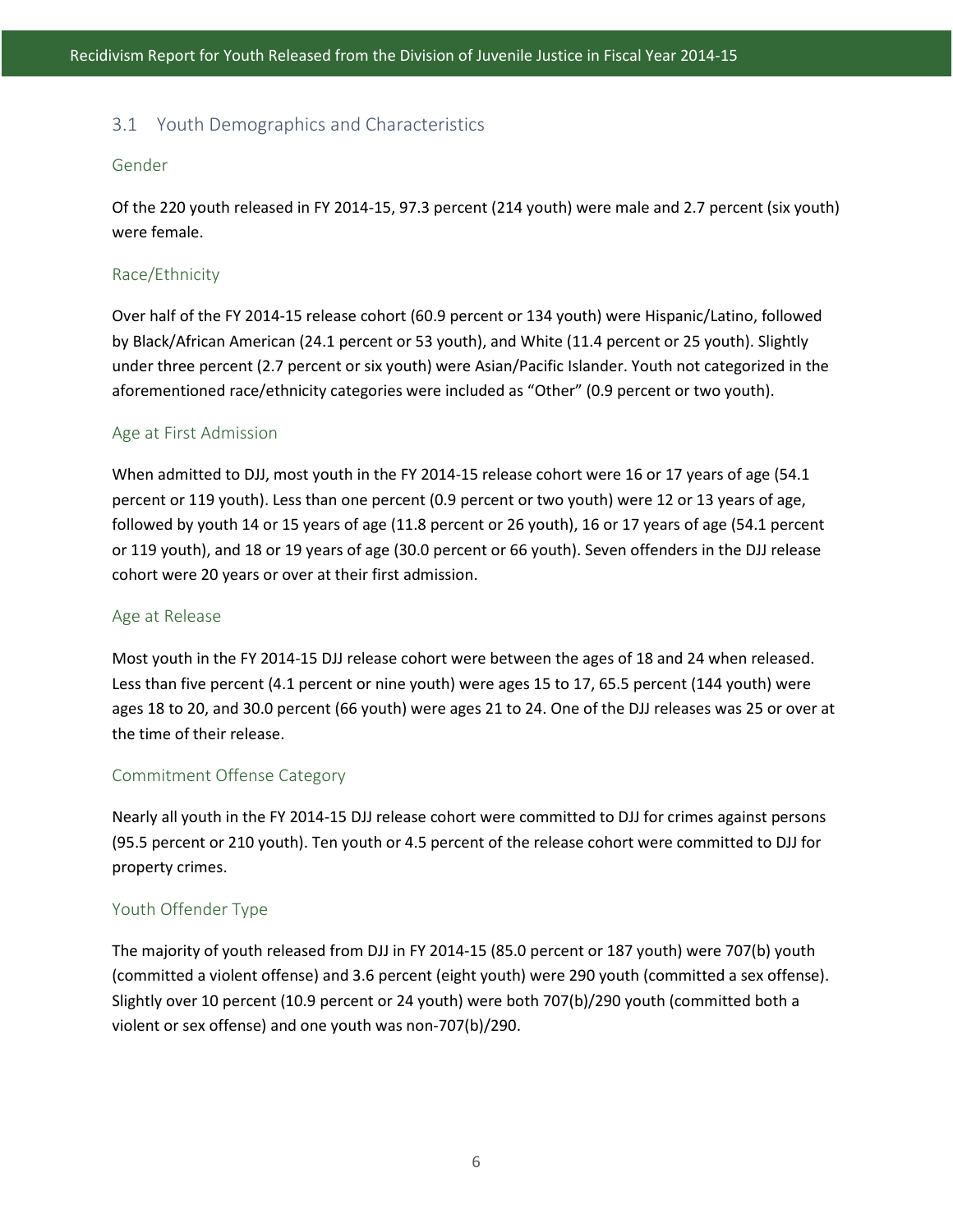| <b>Demographics and Characteristics</b> |                               | <b>Number</b>  | <b>Percent</b> |
|-----------------------------------------|-------------------------------|----------------|----------------|
| <b>Total</b>                            |                               | 220            | 100.0%         |
| Gender                                  |                               |                |                |
|                                         | Male                          | 214            | 97.3%          |
|                                         | Female                        | 6              | 2.7%           |
| Race/Ethnicity                          |                               |                |                |
|                                         | Hispanic/Latino               | 134            | 60.9%          |
|                                         | <b>Black/African American</b> | 53             | 24.1%          |
|                                         | White                         | 25             | 11.4%          |
|                                         | Asian/Pacific Islander        | 6              | 2.7%           |
|                                         | Other                         | $\overline{2}$ | 0.9%           |
| <b>Age at First Admission</b>           |                               |                |                |
|                                         | $12 - 13$                     | $\overline{2}$ | 0.9%           |
|                                         | $14 - 15$                     | 26             | 11.8%          |
|                                         | $16 - 17$                     | 119            | 54.1%          |
|                                         | $18 - 19$                     | 66             | 30.0%          |
|                                         | $20 +$                        | 7              | 3.2%           |
| <b>Age at Release</b>                   |                               |                |                |
|                                         | $15 - 17$                     | 9              | 4.1%           |
|                                         | $18 - 20$                     | 144            | 65.5%          |
|                                         | $21 - 24$                     | 66             | 30.0%          |
|                                         | $25 +$                        | $\mathbf{1}$   | 0.5%           |
| <b>Commitment Offense Category</b>      |                               |                |                |
|                                         | <b>Crimes Against Persons</b> | 210            | 95.5%          |
|                                         | <b>Property Crimes</b>        | 10             | 4.5%           |
| <b>Offender Type</b>                    |                               |                |                |
|                                         | 707(b)                        | 187            | 85.0%          |
|                                         | 290                           | 8              | 3.6%           |
|                                         | 707(b) and 290                | 24             | 10.9%          |
|                                         | Non-707(b)/290                | $1\,$          | 0.5%           |

<span id="page-17-0"></span>*Table 1. Demographics and Characteristics of Youth Released from the Division of Juvenile Justice During Fiscal Year 2014-15*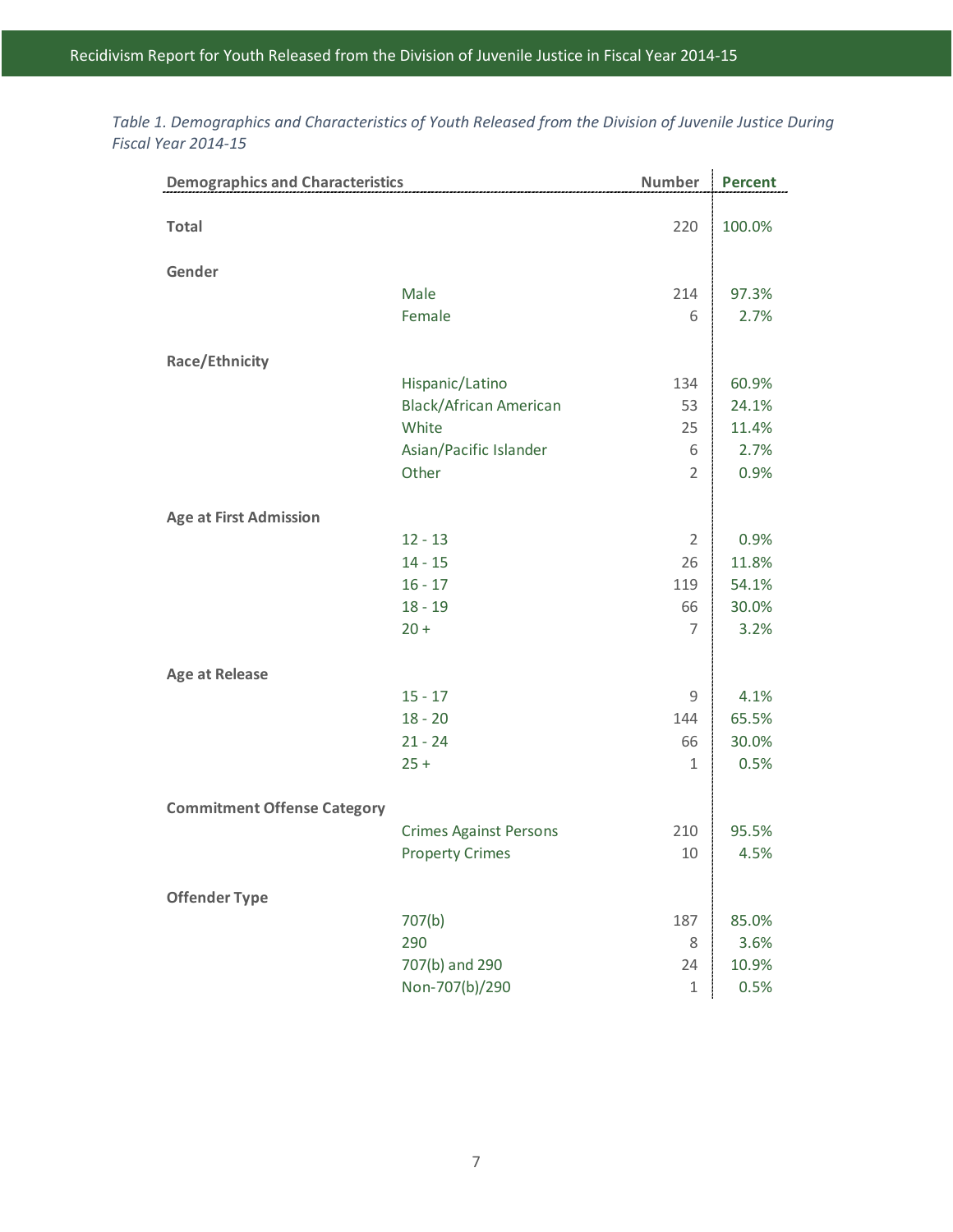### <span id="page-18-0"></span>4 Three-Year Outcomes

 $\overline{\phantom{a}}$ 

#### <span id="page-18-1"></span>4.1 Arrest, Conviction, and Return to State Custody Rates

<span id="page-18-2"></span>



Figure 2 and Table 2 show three-year outcomes for the 220 youth released from DJJ during FY 2014-15. The three-year conviction rate is the primary measure of recidivism. The three-year arrest and return to state custody rates are supplemental measures of recidivism. <sup>[16](#page-18-3)</sup> After three years of follow-up, 76.4 percent of the release cohort was arrested (168 youth), 50.5 percent were convicted (111 youth), and 28.6 percent (63 youth) were returned to state custody (DJJ or DAI). Most youth who recidivated were arrested, convicted, or returned to state custody within the first year of their release, as shown in the following section.

The three-year arrest, conviction, and return to state custody rates were higher for the FY 2014-15 DJJ release cohort when compared to the FY 2013-14 release cohort (Appendix A). The three-year arrest rate for the FY 2013-14 release cohort (72.7 percent) was 3.7 percentage points lower than the FY 2014- 15 release cohort's rate of 76.4 percent. The three-year conviction rate for the FY 2013-14 release cohort (49.1 percent) was 1.4 percentage points lower than the rate of the FY 2014-15 release cohort

<span id="page-18-3"></span><sup>&</sup>lt;sup>16</sup> Consistent with the Board of State and Community Corrections definition of recidivism, the primary measure of recidivism is the three-year conviction rate and arrests and returns to prison serve as supplemental measures of recidivism. In earlier reports, CDCR did not specify a primary measure of recidivism. For more information regarding the definition of recidivism, please see Section 2. Evaluation Design.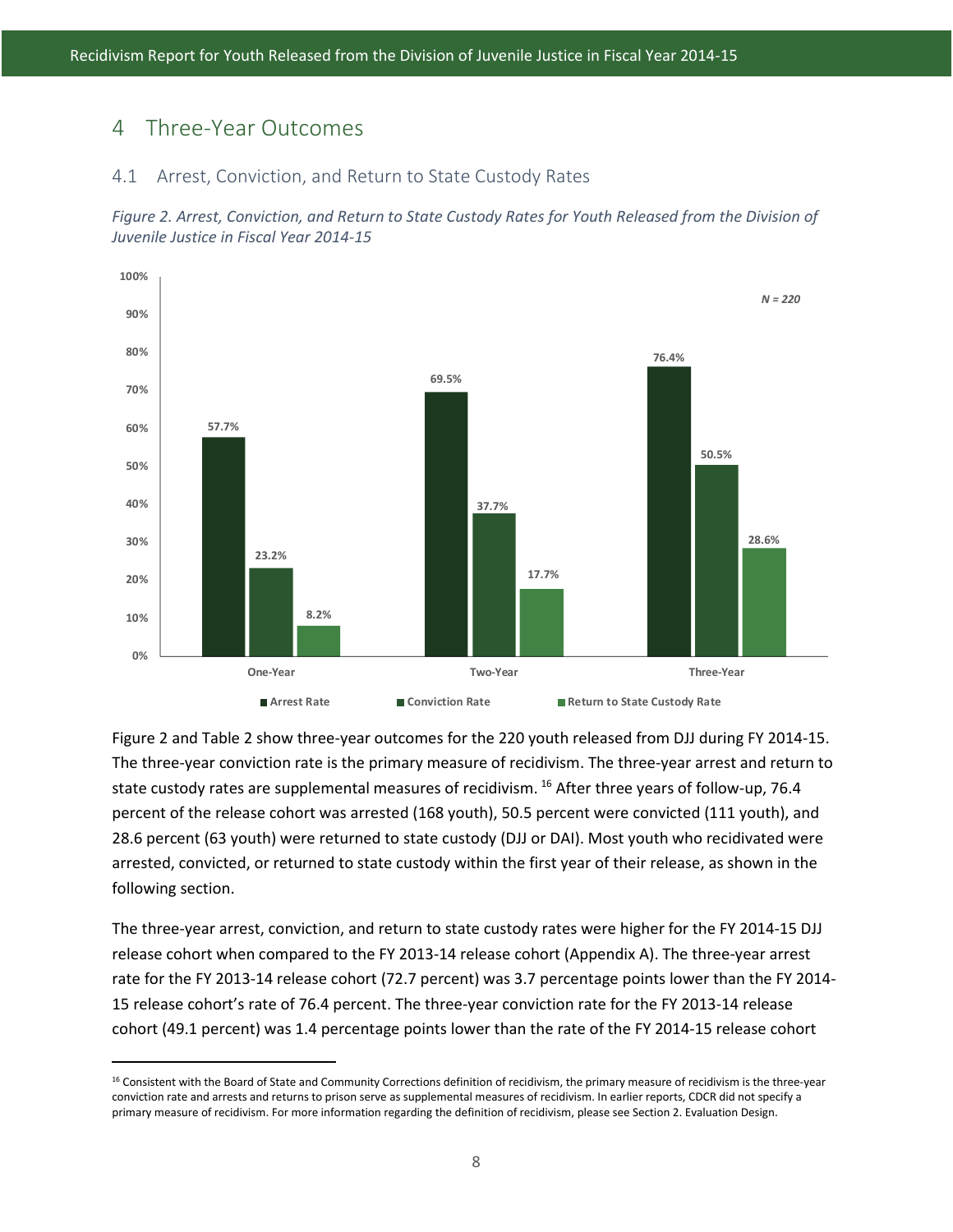(50.5 percent). The three-year return to state custody rate for the FY 2013-14 release cohort (22.7 percent) was 5.9 percentage points lower than the return to state custody rate for the FY 2014-15 release cohort (28.6 percent).

As shown in Appendix A, the three-year rates of arrest and conviction have remained relatively stable, with small fluctuations (increases and decreases), since reporting began with the 2007-08 DJJ release cohort. The arrest rate peaked at 82.0 percent with the FY 2007-08 release cohort and reached a low of 72.7 percent with the FY 2013-14 release cohort. The three-year conviction rate followed a similar pattern: ranging from a high of 59.8 percent with the FY 2007-08 release cohort and a low of 49.1 percent with the FY 2013-14 release cohort.

The three-year return to state custody rate has seen the most substantial fluctuations and the largest overall decline when comparing the three measures of recidivism. The three-year return to state custody rate for the FY 2007-08 release cohort was 50.4 percent and peaked at 59.3 percent with the FY 2009-10 release cohort. Following consistent decreases, the three-year return to state custody rate reached its lowest point (22.7 percent) with the FY 2013-14 release cohort, which was followed by an increase with the current FY 2014-15 release cohort (28.6 percent). The increase in the three-year return to state custody rate between the FY 2013-14 and 2014-15 release cohorts could indicate the large drops in the rate have subsided and the three-year return to state custody rate in stabilizing.

Much of the decline in the three-year return to state custody rate is attributed to changes in DJJ parole processes (and the end of DJJ parole in 2013), which led to substantial decreases in returns for parole violations.

|                           | <b>One-Year</b>   |               |       | <b>Two-Year</b> | <b>Three-Year</b> |               |       |
|---------------------------|-------------------|---------------|-------|-----------------|-------------------|---------------|-------|
| <b>Type of Recidivism</b> | <b>Released</b> I | <b>Number</b> | Rate  | <b>Number</b>   | Rate              | <b>Number</b> | Rate  |
| Arrest                    | 220               | 127           | 57.7% | 153             | 69.5%             | 168           | 76.4% |
| Conviction                | 220               |               | 23.2% | 83              | 37.7%             | 111           | 50.5% |
| Return to State Custody   | 220               | 18            | 8.2%  | 39              | 17.7%             | 63            | 28.6% |

<span id="page-19-0"></span>

| Table 2. Arrest, Conviction, and Return to State Custody Rates for Youth Released from the Division of |  |  |
|--------------------------------------------------------------------------------------------------------|--|--|
| Juvenile Justice in Fiscal Year 2014-15                                                                |  |  |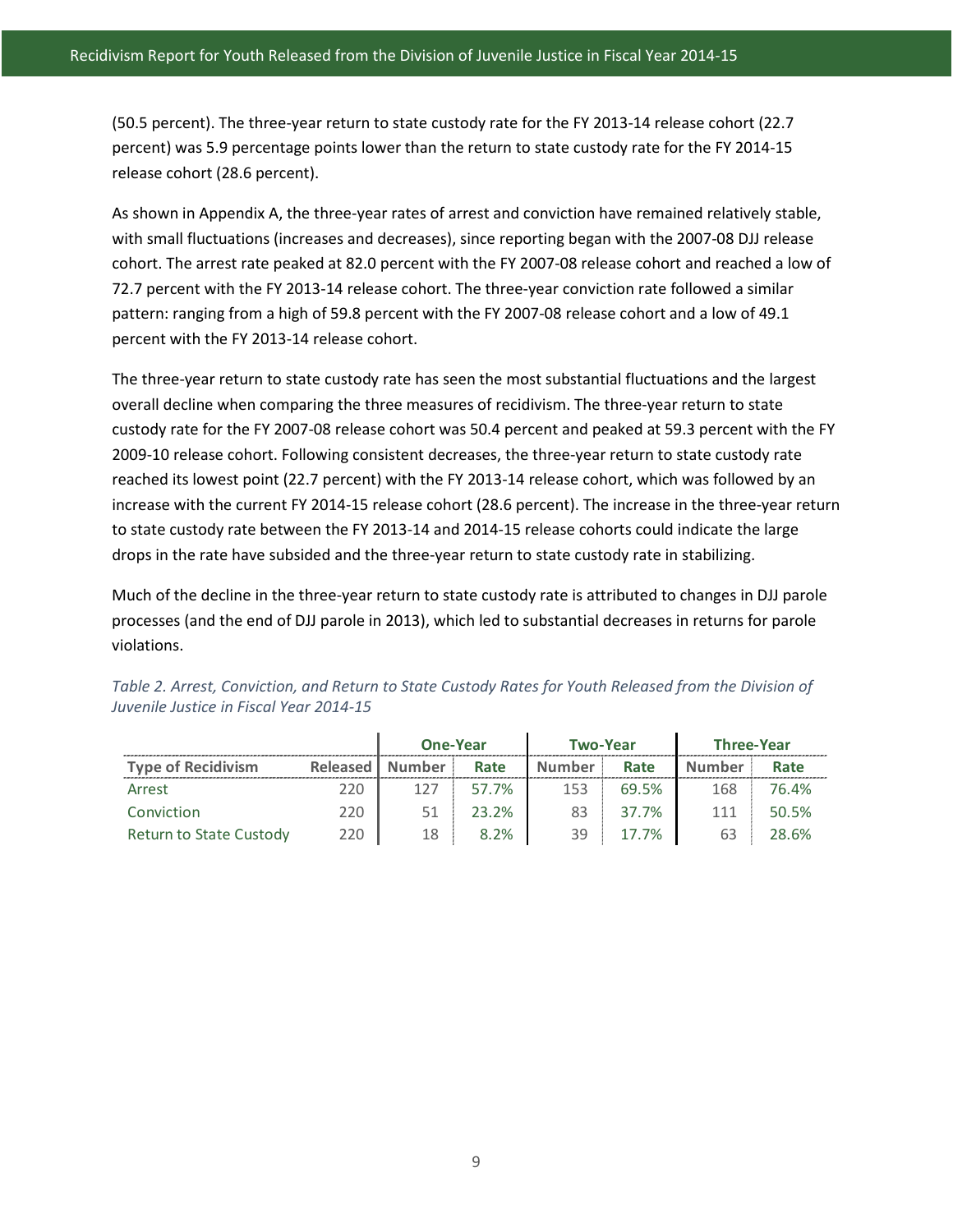### <span id="page-20-0"></span>4.2 Time to Conviction



<span id="page-20-1"></span>*Figure 3. Three-Year Quarterly and Cumulative Rate of Conviction for the 111 Youth Convicted During the Three-Year Follow-Up Period*

Figure 3 and Table 3 show the percentage and number of youth who were convicted during each quarter (three-month period) following their release, as well as the cumulative percentage and number of youth convicted over the three-year follow-up period. In order to examine how long youth were in the community before recidivating, only the 111 youth convicted during the three-year follow-up are represented in this section. The 12<sup>th</sup> quarter represents the final, cumulative results (i.e. 100 percent) of the 111 youth that were convicted.

Of the 111 youth convicted within three years of their release, nearly half (45.9 percent or 51 youth) were convicted in the first year of the three-year follow-up period. By year two, 74.8 percent (83 youth) were convicted. The remaining 28 youth were convicted during the third year following their release, for a total of 111 youth. The largest percentage of youth convicted (16.2 percent or 18 youth) were convicted during the third quarter following their release and the smallest percentage (3.6 percent or four youth) were convicted during the  $11<sup>th</sup>$  quarter of the three-year follow-up period.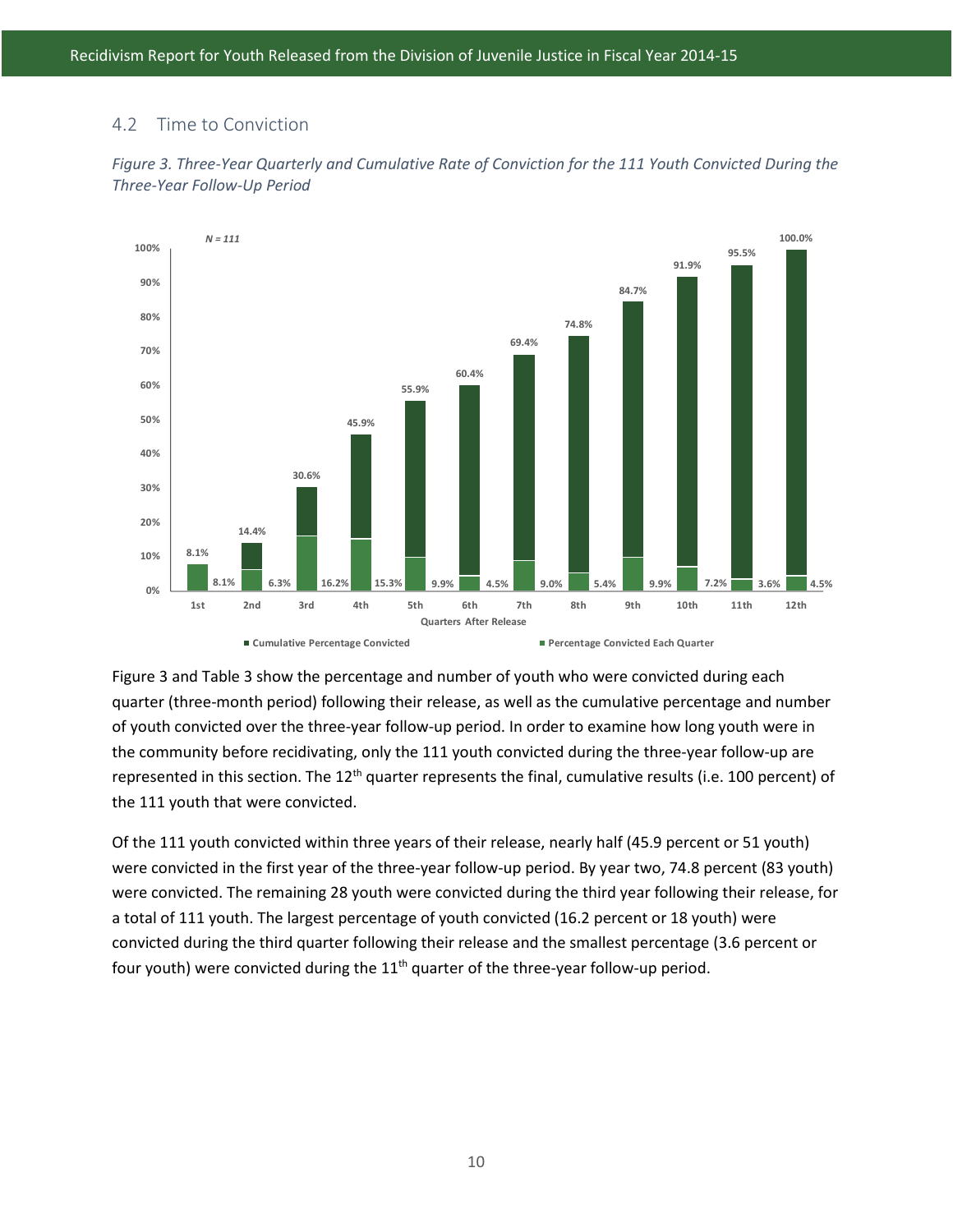<span id="page-21-0"></span>*Table 3. Three-Year Quarterly and Cumulative Rate of Conviction for the 111 Youth Convicted During the Three-Year Follow-Up Period*

| <b>Quarters After Release</b> | 1st     | 2nd  | 3rd   | 4th   | 5th   | 6th   | 7th   | 8th   | 9th       | 10th    | 11th  | 12th   |
|-------------------------------|---------|------|-------|-------|-------|-------|-------|-------|-----------|---------|-------|--------|
| Percentage Convicted          | $8.1\%$ | 3.3% | 16.2% | 5.3%  | 9.9%  | 4.5%  | 9.0%  | 5.4%  | 9.9%      | $7.2\%$ | 3.6%  | 4.5%   |
| <b>Cumulative Percentage</b>  | 8.1%    | 4.4% | 30.6% | 45.9% | 55.9% | 60.4% | 69.4% | 74.8% | 7%<br>84. | 91.9%   | 95.5% | 100.0% |
| Number Convicted              |         |      | 18    |       |       |       |       |       |           |         |       |        |
| Cumulative Number             |         | 16   | 34    | ᄃ 1   | 62    | 67    |       |       | 94        | 102     | 106   |        |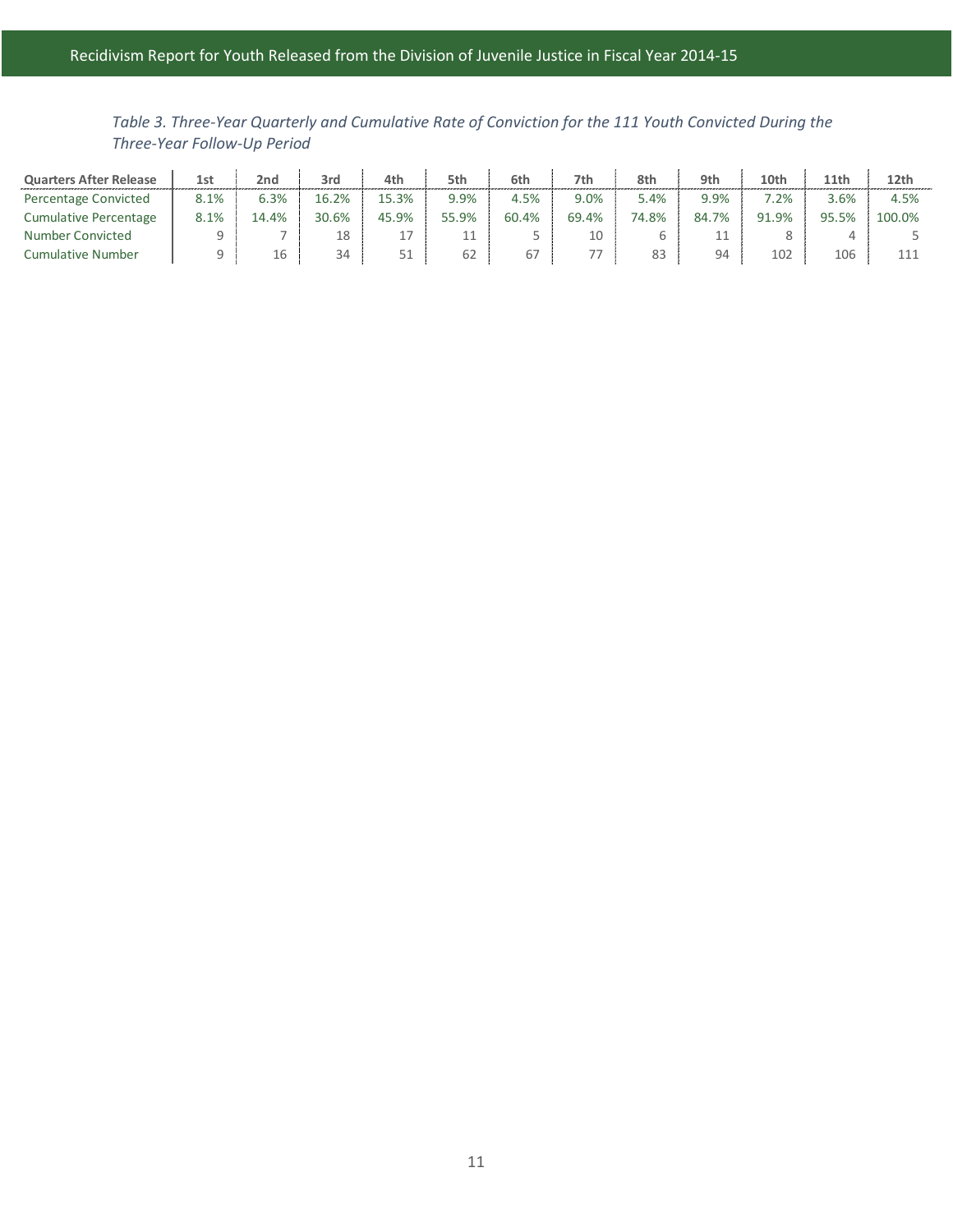# <span id="page-22-0"></span>5 Type and Count of Arrests, Convictions, and Returns to State Custody

#### <span id="page-22-1"></span>5.1 Type of Arrest

l

<span id="page-22-2"></span>*Figure 4. Type of Arrest for Youth Released from the Division of Juvenile Justice in Fiscal Year 2014-15*



Of the 220 youth released from DJJ in FY 2014-15, 23.6 percent (52 youth) had no arrests during the three-year follow-up period. Nearly half of the release cohort (49.5 percent or 109 youth) were arrested for a felony offense, 24.1 percent (53 youth) were arrested for a misdemeanor offense, and 2.7 percent (six youth) were arrested for supervision violations.

As shown in Table 4, the largest percentage of the release cohort were arrested for felony crimes against persons (23.6 percent or 52 youth), followed by other felony crimes (15.9 percent or 35 youth), felony property crimes (8.2 percent or 18 youth), and felony drug/alcohol crimes (1.8 percent or four youth).<sup>[17](#page-22-3)</sup>

Misdemeanor arrests comprised smaller percentages of arrests for the FY 2014-15 release cohort than felony arrests, with 8.6 percent (19 youth) arrested for other misdemeanor crimes and 6.4 percent (14 youth) arrested for misdemeanor drug/alcohol crimes. Five percent of the release cohort (11 youth) were arrested for misdemeanor crimes against persons and 4.1 percent (nine youth) were arrested for misdemeanor property crimes.

<span id="page-22-3"></span><sup>&</sup>lt;sup>17</sup> Examples of "other crimes" could include stalking, criminal gang activity, hit and run death/injury, street gang acts, and accessory to felony crimes.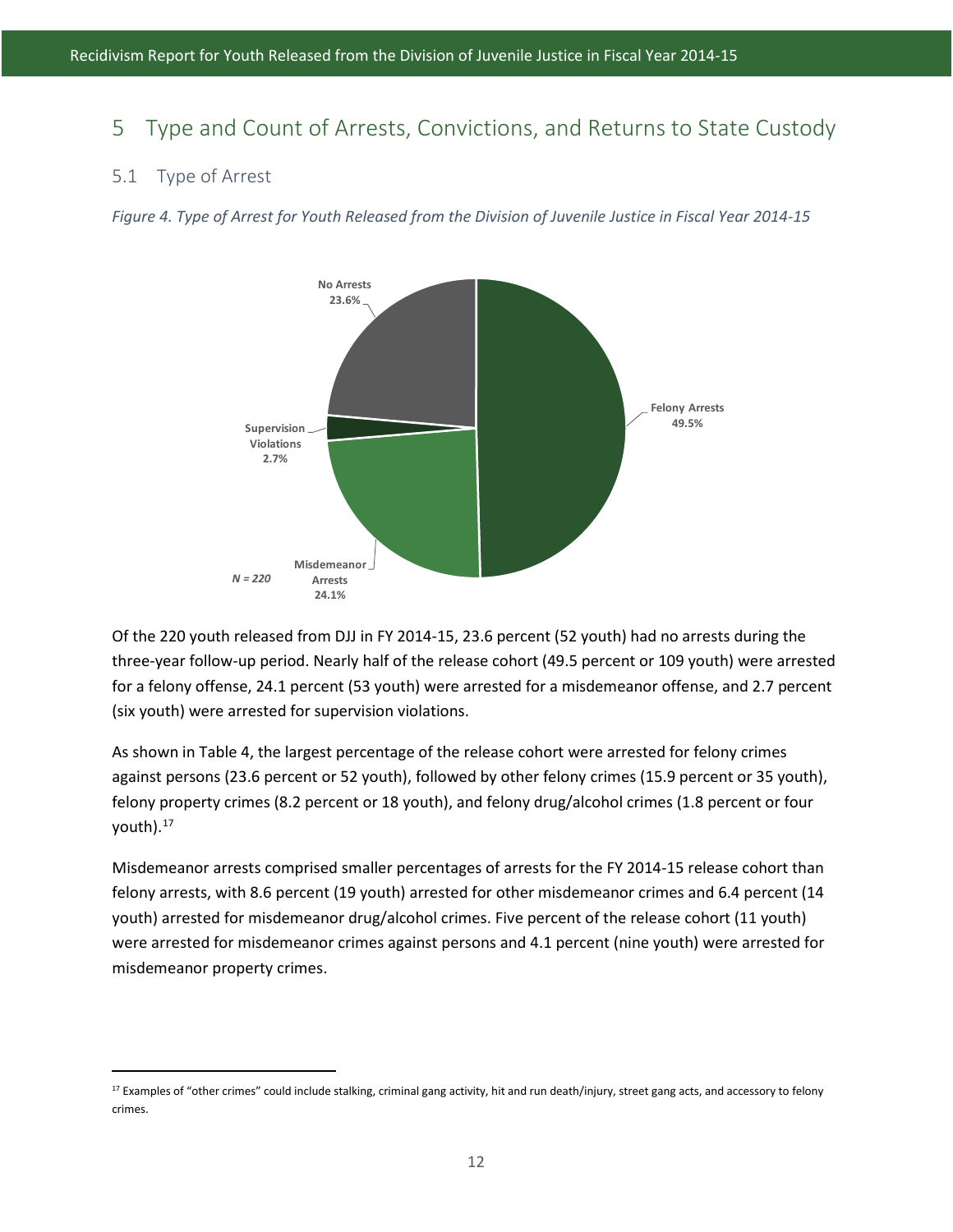| <b>Type of Arrest</b>                | <b>Number</b> | <b>Percent</b> |
|--------------------------------------|---------------|----------------|
| <b>No Arrests</b>                    | 52            | 23.6%          |
| <b>All Felony Arrests</b>            | 109           | 49.5%          |
| <b>Felony Crimes Against Persons</b> | 52            | 23.6%          |
| <b>Felony Other Crimes</b>           | 35            | 15.9%          |
| <b>Felony Property Crimes</b>        | 18            | 8.2%           |
| Felony Drug/Alcohol Crimes           | 4             | 1.8%           |
| <b>All Misdemeanor Arrests</b>       | 53            | 24.1%          |
| Misdemeanor Other Crimes             | 19            | 8.6%           |
| Misdemeanor Drug/Alcohol Crimes      | 14            | 6.4%           |
| Misdemeanor Crimes Against Persons   | 11            | 5.0%           |
| <b>Misdemeanor Property Crimes</b>   | 9             | 4.1%           |
| <b>Supervision Violations</b>        | 6             | 2.7%           |
| Total                                | 220           | 100.0%         |

<span id="page-23-0"></span>*Table 4. Type of Arrest for Youth Released from the Division of Juvenile Justice in Fiscal Year 2014-15*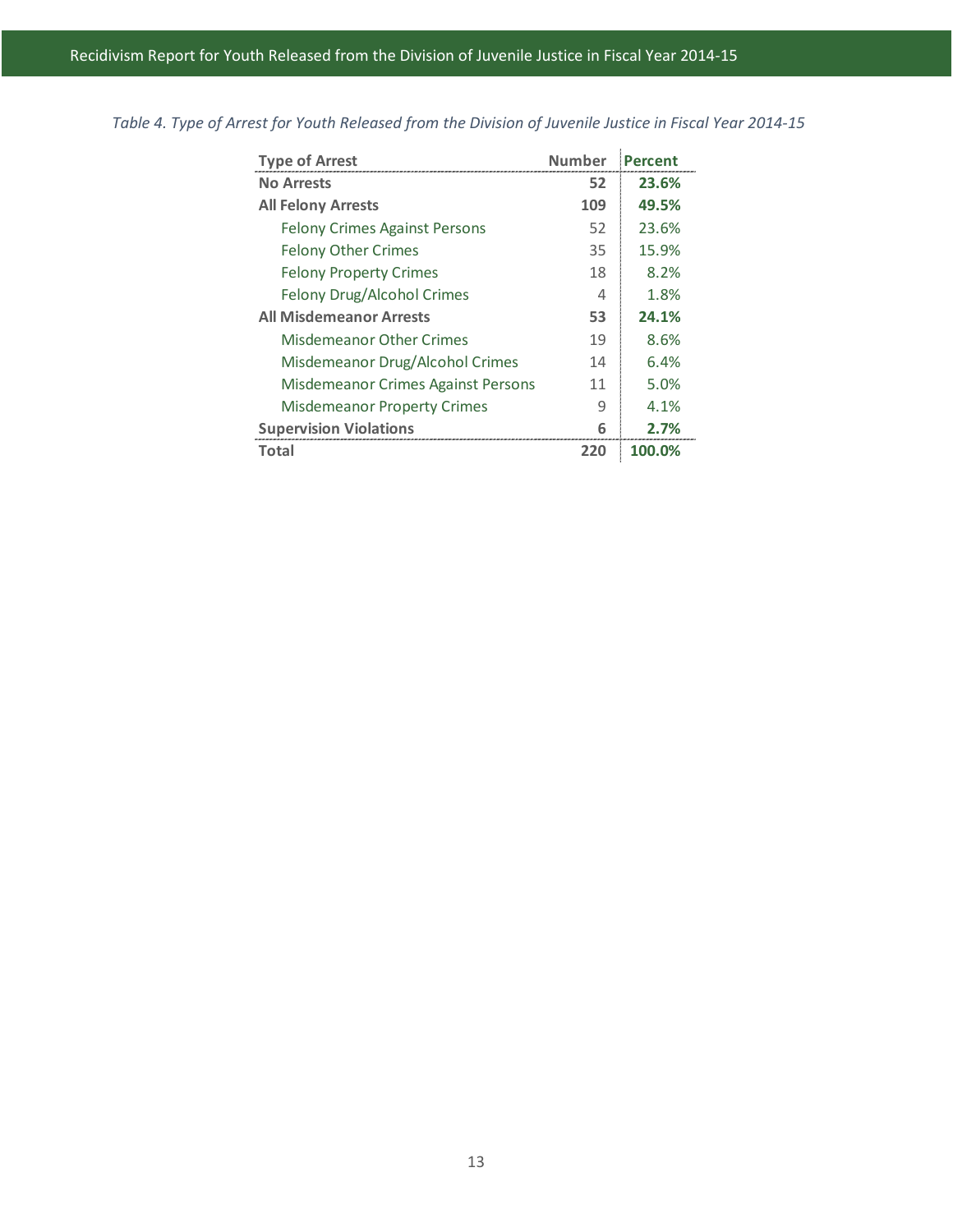### <span id="page-24-0"></span>5.2 Count of Arrests

As shown in Table 5, slightly under a quarter of the FY 2014-15 DJJ release cohort (23.6 percent or 52 youth) had no arrests during the three-year follow-up period. Over 15 percent (15.9 percent or 35 youth) had one arrest following their release, 16.4 percent (36 youth) had two arrests, and 13.2 percent (29 youth) had three arrests. In general, the percentage of youth arrested declines as the number of arrests increases, with the exception of youth with six arrests (5.9 or 13 youth) and 10 or more arrests (3.2 percent or seven youth).

| <b>Number of Arrests</b> | <b>Number</b> | Percent |
|--------------------------|---------------|---------|
| 0                        | 52            | 23.6%   |
| 1                        | 35            | 15.9%   |
| 2                        | 36            | 16.4%   |
| 3                        | 29            | 13.2%   |
| 4                        | 20            | 9.1%    |
| 5                        | 10            | 4.5%    |
| 6                        | 13            | 5.9%    |
|                          | 11            | 5.0%    |
| 8                        | 6             | 2.7%    |
| ٩                        | 1             | 0.5%    |
| 10+                      |               | 3.2%    |
| Total                    | 220           | 100.0%  |

<span id="page-24-1"></span>*Table 5. Number of Arrests for Youth Released from the Division of Juvenile Justice in Fiscal Year 2014-15*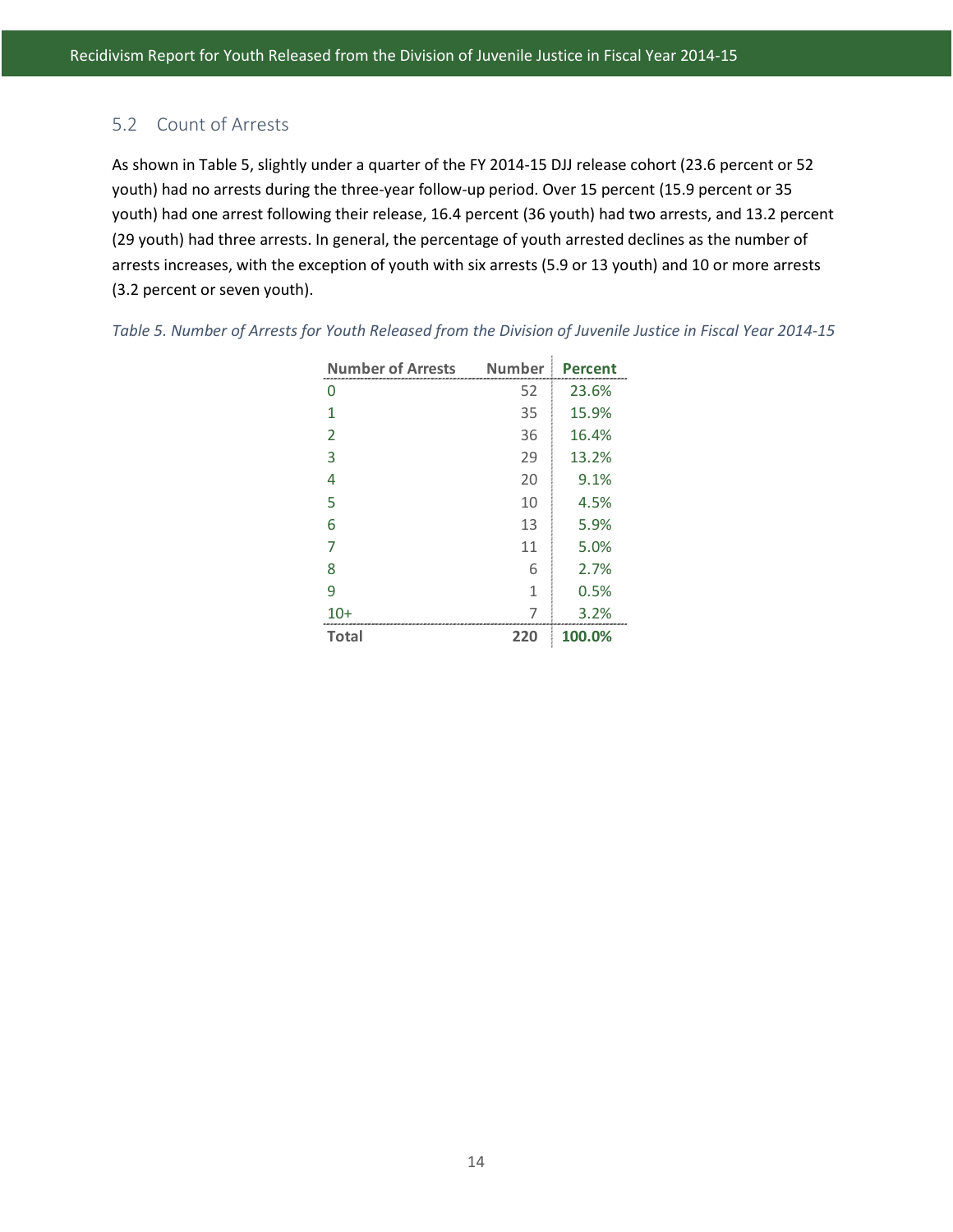#### <span id="page-25-0"></span>5.3 Type of Conviction

l



<span id="page-25-1"></span>*Figure 5. Type of Conviction for Youth Released from the Division of Juvenile Justice in Fiscal Year 2014-15*

Figure 5 and Table 6 show the percentage of youth in the FY 2014-15 release cohort convicted of misdemeanor and felony offenses during the three-year follow-up period. Slightly under half of the release cohort (49.5 percent or 109 youth) had no convictions during the three-year follow-up period. Nearly one third of the 220 youth were convicted of a felony offense (30.0 percent or 66 youth) and 20.5 percent (45 youth) were convicted of a misdemeanor offense.

The largest percentage of felony convictions (13.6 percent or 30 youth) were for felony crimes against persons, followed by other felony crimes (11.4 percent or 25 youth), and felony property crimes (4.1 percent or nine youth).<sup>[18](#page-25-2)</sup> Less than one percent of the release cohort (0.9 percent or two youth) were convicted of felony drug/alcohol crimes.

Less than seven percent of the release cohort (6.4 percent or 14 youth) were convicted of other misdemeanor crimes, followed by misdemeanor crimes against persons (5.5 percent or 12 youth), misdemeanor drug/alcohol crimes (4.5 percent or 10 youth), and misdemeanor property crimes (4.1 percent or nine youth).

<span id="page-25-2"></span><sup>&</sup>lt;sup>18</sup> Examples of "other crimes" could include stalking, criminal gang activity, hit and run death/injury, street gang acts, and accessory to felony crimes.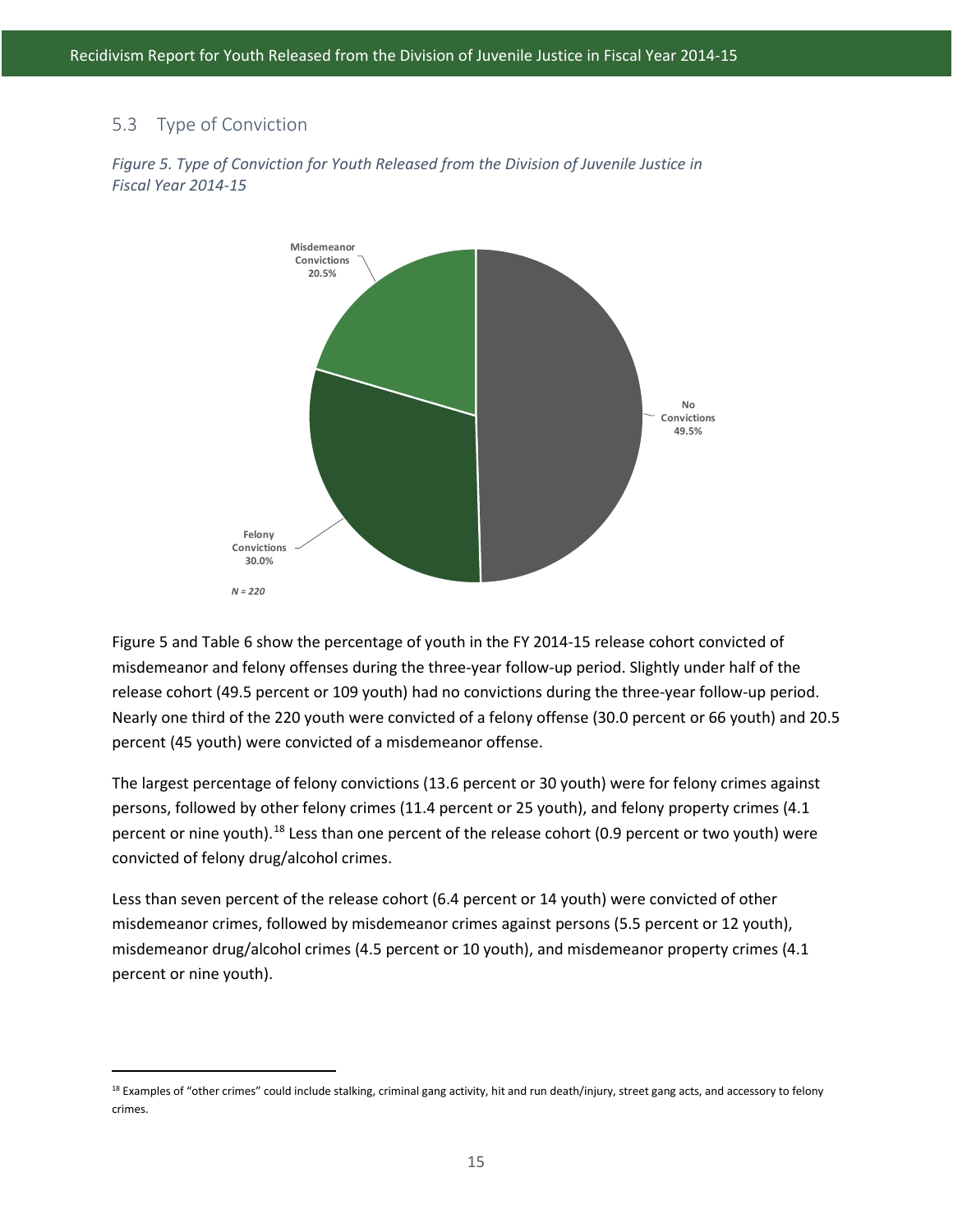| <b>Type of Conviction</b>            | <b>Number</b>  | Percent |
|--------------------------------------|----------------|---------|
| <b>No Convictions</b>                | 109            | 49.5%   |
| <b>All Felony Convictions</b>        | 66             | 30.0%   |
| <b>Felony Crimes Against Persons</b> | 30             | 13.6%   |
| <b>Felony Other Crimes</b>           | 25             | 11.4%   |
| <b>Felony Property Crimes</b>        | 9              | 4.1%    |
| Felony Drug/Alcohol Crimes           | $\overline{2}$ | 0.9%    |
| <b>All Misdemeanor Convictions</b>   | 45             | 20.5%   |
| <b>Misdemeanor Other Crimes</b>      | 14             | 6.4%    |
| Misdemeanor Crimes Against Persons   | 12             | 5.5%    |
| Misdemeanor Drug/Alcohol Crimes      | 10             | 4.5%    |
| <b>Misdemeanor Property Crimes</b>   | 9              | 4.1%    |
| Total                                | 220            | 100.0%  |

<span id="page-26-0"></span>*Table 6. Type of Conviction for Youth Released from the Division of Juvenile Justice in Fiscal Year 2014-15*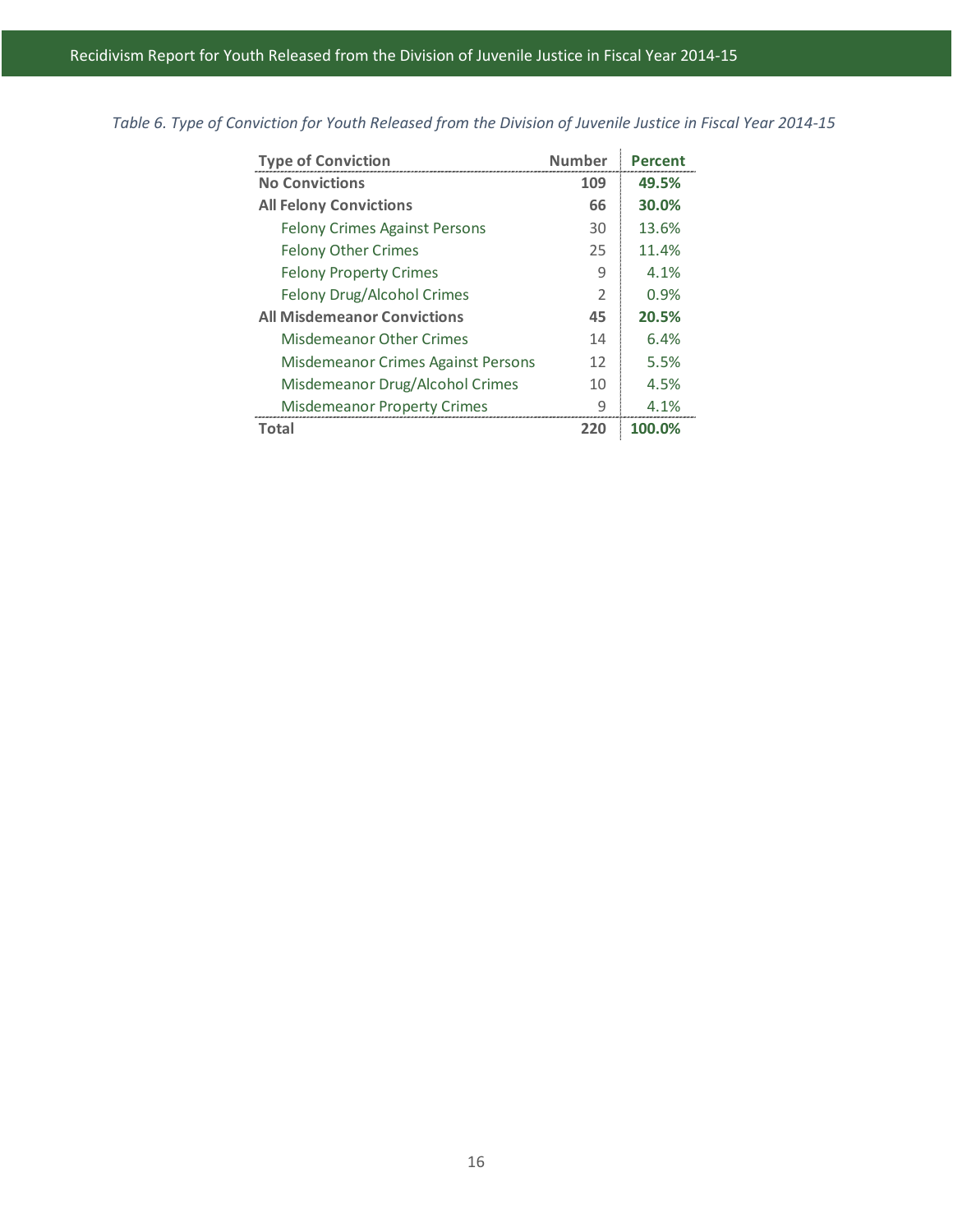#### <span id="page-27-0"></span>5.3.1 Type of Conviction for Sex Registrants



<span id="page-27-2"></span>*Figure 6. Type of Conviction for Sex Registrant Youth Released from the Division of Juvenile Justice in Fiscal Year 2014-15*

The FY 2014-15 DJJ release cohort consisted of 32 youth required to register as sex offenders (sex registrants) after their release. The above figure and below table only show outcomes for the 32 sex registrants. Most sex registrants (65.6 percent or 21 youth) had no convictions during the three-year follow-up period, while 34.4 percent (11 youth) were convicted. One youth was convicted for failure to register as a sex offender. An additional two youth were convicted of felony crimes that were not sex offenses and seven youth were convicted of misdemeanor crimes that were not sex offenses. One of the 32 youth required to register as a sex offender was convicted of a felony sex crime.

| <b>Type of Conviction (Sex Registrants Only)</b> | <b>Number</b> | Percent |
|--------------------------------------------------|---------------|---------|
| <b>Failure to Register</b>                       |               | 3.1%    |
| Felony Crime (Non-Sex Offense)                   |               | 6.3%    |
| Misdemeanor Crime (Non-Sex Offense)              |               | 21.9%   |
| Felony Crime (Sex Offense)                       |               | 3.1%    |
| <b>No Convictions</b>                            |               |         |

**Total 32 100.0%**

<span id="page-27-1"></span>

| Table 7. Type of Conviction for Sex Registrant Youth Released from the Division of Juvenile Justice in |  |  |
|--------------------------------------------------------------------------------------------------------|--|--|
| Fiscal Year 2014-15                                                                                    |  |  |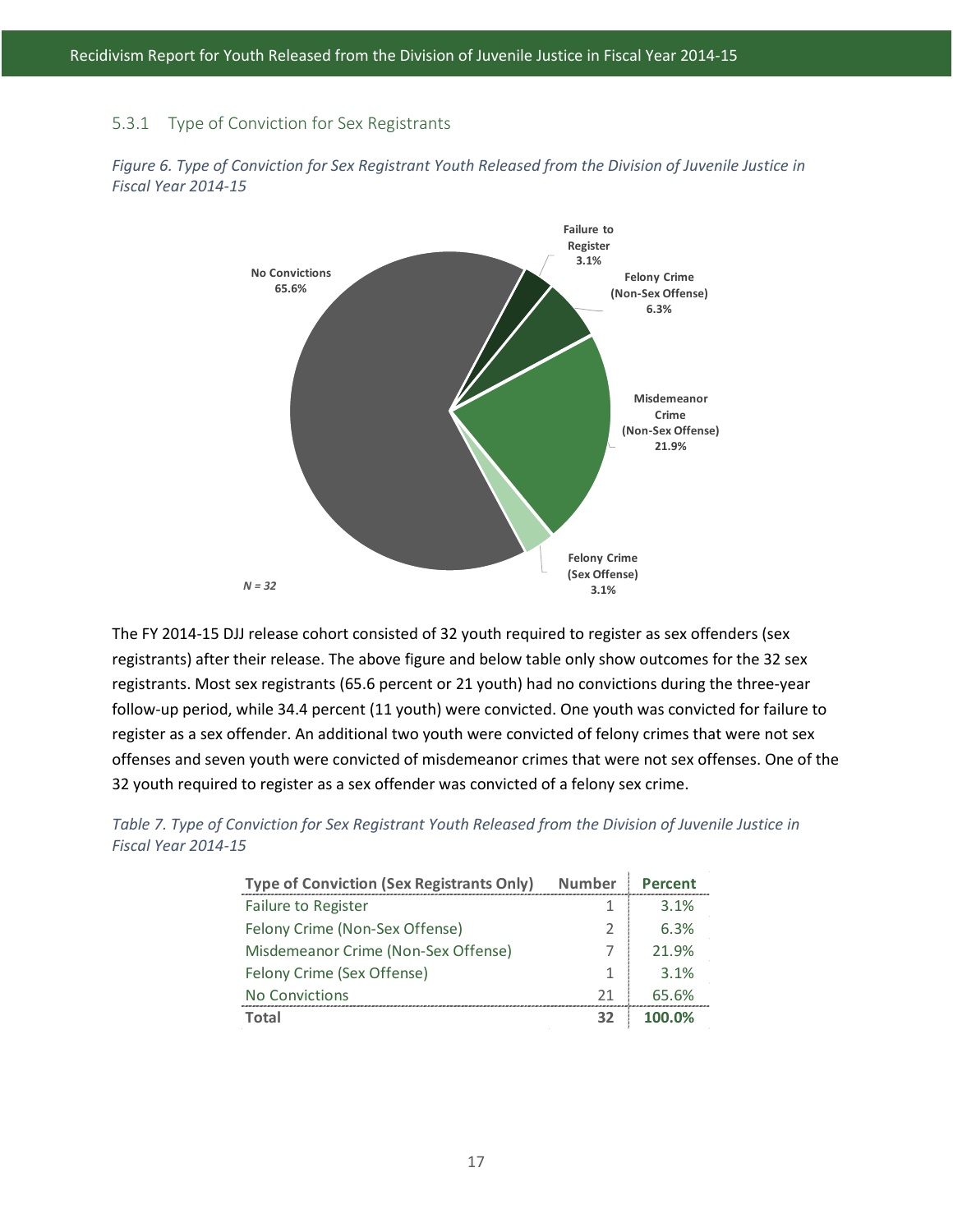### <span id="page-28-0"></span>5.4 Count of Convictions

Slightly under half of the 220 youth released from DJJ in FY 2014-15 (49.5 percent or 109 youth) had no convictions within three years of their release. Over a quarter (26.8 percent or 59 youth) had one conviction, 16.8 percent (37 youth) had two convictions, 2.7 percent (six youth) had three convictions and 2.3 percent (five youth) had four convictions. Less than one percent (0.5 percent or one youth) had five convictions and 1.4 percent (three youth) had six convictions.

<span id="page-28-1"></span>

| Table 8. Count of Convictions for Youth Released from the Division of Juvenile Justice in |  |
|-------------------------------------------------------------------------------------------|--|
| Fiscal Year 2014-15                                                                       |  |

| <b>Number of Convictions</b> | <b>Number</b> | <b>Percent</b> |
|------------------------------|---------------|----------------|
|                              | 109           | 49.5%          |
|                              | 59            | 26.8%          |
| $\mathcal{P}$                | 37            | 16.8%          |
| 3                            | 6             | 2.7%           |
|                              | 5             | 2.3%           |
| 5                            | 1             | 0.5%           |
|                              | っ             | 1.4%           |
| <b>Total</b>                 | 220           | 100.0%         |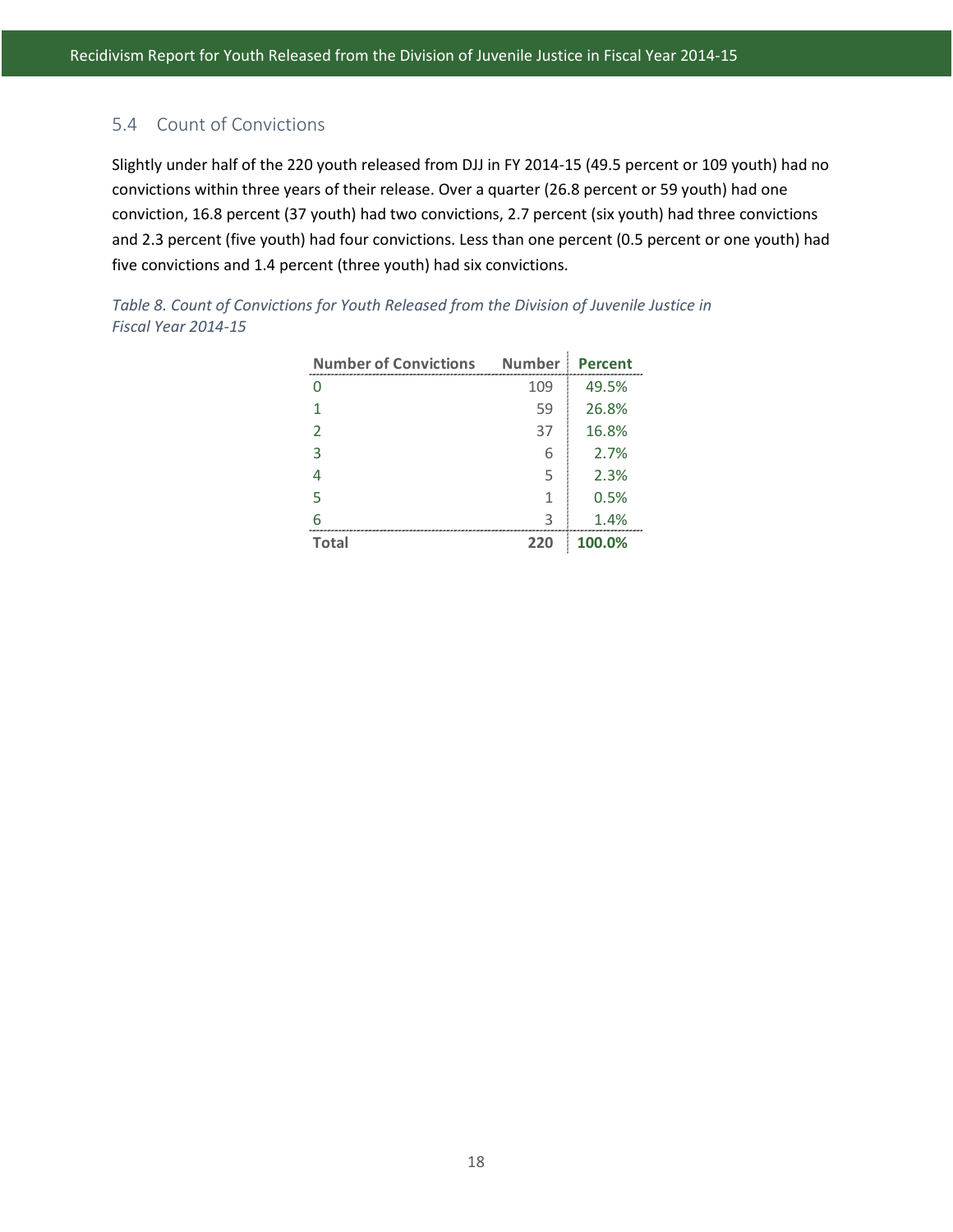#### <span id="page-29-0"></span>5.5 Type of Return to State Custody



<span id="page-29-2"></span>*Figure 7. Type of Return to State Custody for Youth Released from the Division of Juvenile Justice in Fiscal Year 2014-15*

Of the 220 youth released from DJJ during FY 2014-15, 71.4 percent (157 youth) did not return to state custody within three years of their release and over one quarter (28.6 percent or 63 youth) were returned to state custody. The largest percentages of youth were returned for crimes against persons (11.8 percent or 26 youth) and other crimes (11.8 percent or 26 youth). A small percentage of youth were returned for property crimes (3.6 percent or eight youth) and drug crimes (1.4 percent or three youth).

<span id="page-29-1"></span>

| Table 9. Type of Return to State Custody for Youth Released from the Division of Juvenile Justice in |                |        |  |
|------------------------------------------------------------------------------------------------------|----------------|--------|--|
| Fiscal Year 2014-15                                                                                  |                |        |  |
|                                                                                                      |                |        |  |
| <b>Type of Return</b>                                                                                | Number Percent |        |  |
| No Poturn to State Custody                                                                           | 15フー           | 71 104 |  |

| <b>Type of Return</b>         | <b>Number</b> | <b>Percent</b> |
|-------------------------------|---------------|----------------|
| No Return to State Custody    | 157           | 71.4%          |
| <b>Crimes Against Persons</b> | 26            | 11.8%          |
| <b>Other Crimes</b>           | 26            | 11.8%          |
| <b>Property Crimes</b>        | 8             | 3.6%           |
| <b>Drug Crimes</b>            | 3             | 1.4%           |
| Total                         | 220           | 100.0%         |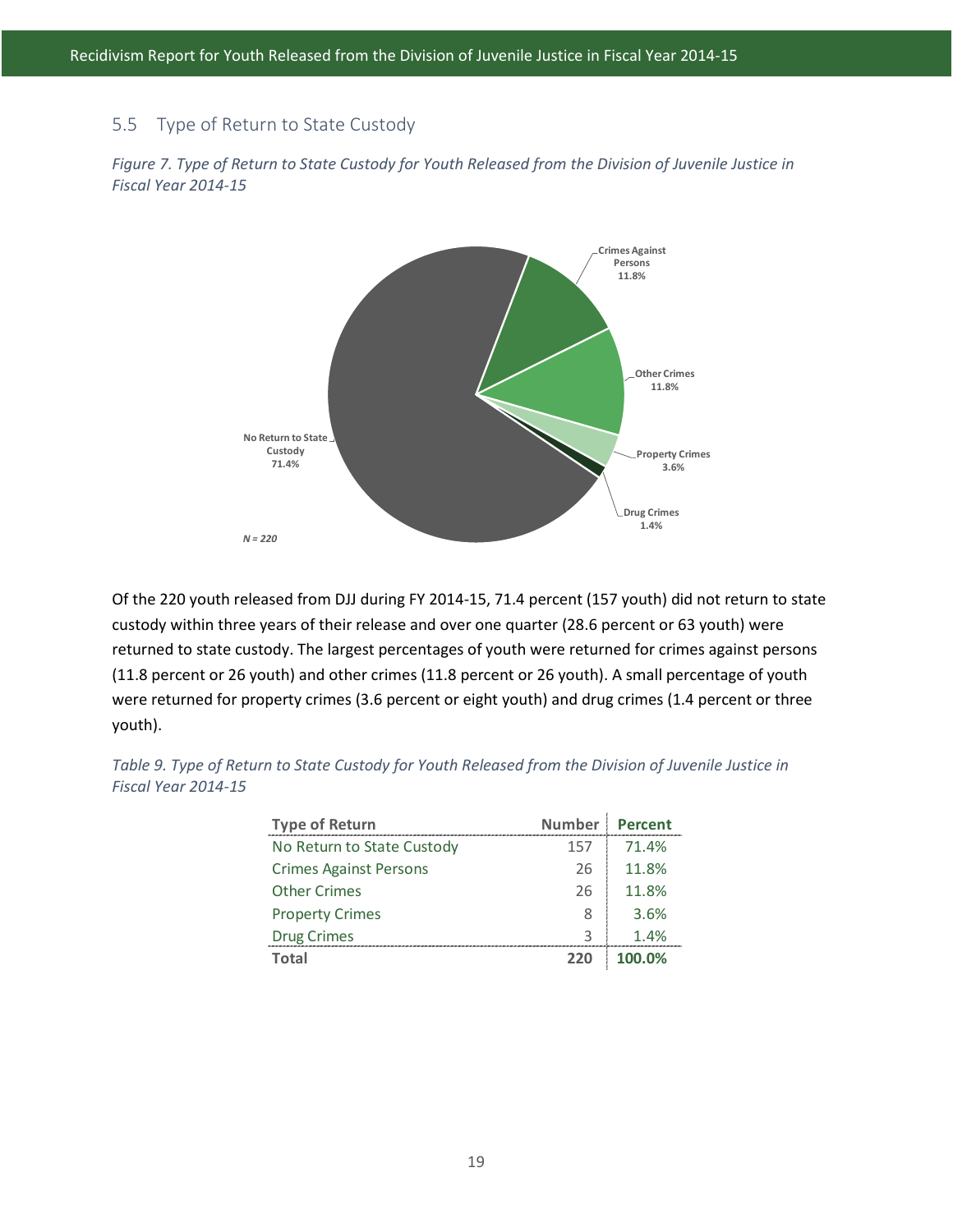# <span id="page-30-0"></span>Appendix A

<span id="page-30-1"></span>Primary and Supplemental Measures of Recidivism: Arrests, Convictions, and Returns to State Custody

*Arrest Rates for the Fiscal Year 2007-08 through Fiscal Year 2014-15 Division of Juvenile Justice Release Cohorts*  $\overline{1}$ 

|                    |                 | <b>One-Year</b><br><b>Two-Year</b> |               |                 | <b>Three-Year</b> |                 |               |
|--------------------|-----------------|------------------------------------|---------------|-----------------|-------------------|-----------------|---------------|
|                    | <b>Number</b>   | <b>Number</b>                      | <b>Arrest</b> | <b>Number</b>   | <b>Arrest</b>     | <b>Number</b>   | <b>Arrest</b> |
| <b>Fiscal Year</b> | <b>Released</b> | <b>Arrested</b>                    | Rate          | <b>Arrested</b> | Rate              | <b>Arrested</b> | Rate          |
| 2007-08            | 1,404           | 868                                | 61.8%         | 1,091           | 77.7%             | 1,151           | 82.0%         |
| 2008-09            | 1,036           | 641                                | 61.9%         | 757             | 73.1%             | 812             | 78.4%         |
| 2009-10            | 993             | 602                                | 60.6%         | 734             | 73.9%             | 788             | 79.4%         |
| 2010-11            | 814             | 473                                | 58.1%         | 599             | 73.6%             | 645             | 79.2%         |
| 2011-12            | 675             | 366                                | 54.2%         | 457             | 67.7%             | 501             | 74.2%         |
| 2012-13            | 470             | 249                                | 53.0%         | 326             | 69.4%             | 352             | 74.9%         |
| 2013-14            | 216             | 117                                | 54.2%         | 142             | 65.7%             | 157             | 72.7%         |
| 2014-15            | 220             | 127                                | 57.7%         | 153             | 69.5%             | 168             | 76.4%         |

*Conviction Rates for the Fiscal Year 2007-08 through Fiscal Year 2014-15 Division of Juvenile Justice Release Cohorts* à.  $\mathbf{r}$  $\mathbf{r}$ 

|                    |               | <b>One-Year</b> |                   | <b>Two-Year</b> |                   | <b>Three-Year</b> |                   |
|--------------------|---------------|-----------------|-------------------|-----------------|-------------------|-------------------|-------------------|
|                    | <b>Number</b> | <b>Number</b>   | <b>Conviction</b> | <b>Number</b>   | <b>Conviction</b> | <b>Number</b>     | <b>Conviction</b> |
| <b>Fiscal Year</b> | Released      | Convicted       | Rate              | Convicted       | Rate              | Convicted         | Rate              |
| 2007-08            | 1,404         | 388             | 27.6%             | 677             | 48.2%             | 839               | 59.8%             |
| 2008-09            | 1,036         | 269             | 26.0%             | 475             | 45.8%             | 593               | 57.2%             |
| 2009-10            | 993           | 243             | 24.5%             | 439             | 44.2%             | 570               | 57.4%             |
| 2010-11            | 814           | 181             | 22.2%             | 347             | 42.6%             | 460               | 56.5%             |
| 2011-12            | 675           | 148             | 21.9%             | 280             | 41.5%             | 363               | 53.8%             |
| 2012-13            | 470           | 112             | 23.8%             | 219             | 46.6%             | 261               | 55.5%             |
| 2013-14            | 216           | 48              | 22.2%             | 86              | 39.8%             | 106               | 49.1%             |
| 2014-15            | 220           | 51              | 23.2%             | 83              | 37.7%             | 111               | 50.5%             |

*Return to State Custody Rates for the Fiscal Year 2007-08 through Fiscal Year 2014-15 Division of Juvenile Justice Release Cohorts*

|                    |               | <b>One-Year</b> |               | <b>Two-Year</b> |               | <b>Three-Year</b> |               |
|--------------------|---------------|-----------------|---------------|-----------------|---------------|-------------------|---------------|
|                    | <b>Number</b> | <b>Number</b>   | <b>Return</b> | <b>Number</b>   | <b>Return</b> | <b>Number</b>     | <b>Return</b> |
| <b>Fiscal Year</b> | Released      | Returned        | Rate          | <b>Returned</b> | Rate          | <b>Returned</b>   | Rate          |
| 2007-08            | 1,404         | 286             | 20.4%         | 573             | 40.8%         | 708               | 50.4%         |
| 2008-09            | 1,036         | 327             | 31.6%         | 466             | 45.0%         | 530               | 51.2%         |
| 2009-10            | 993           | 397             | 40.0%         | 532             | 53.6%         | 589               | 59.3%         |
| 2010-11            | 814           | 257             | 31.6%         | 380             | 46.7%         | 422               | 51.8%         |
| 2011-12            | 675           | 131             | 19.4%         | 196             | 29.0%         | 252               | 37.3%         |
| 2012-13            | 470           | 65              | 13.8%         | 132             | 28.1%         | 161               | 34.3%         |
| 2013-14            | 216           | 18              | 8.3%          | 39              | 18.1%         | 49                | 22.7%         |
| 2014-15            | 220           | 18              | 8.2%          | 39              | 17.7%         | 63                | 28.6%         |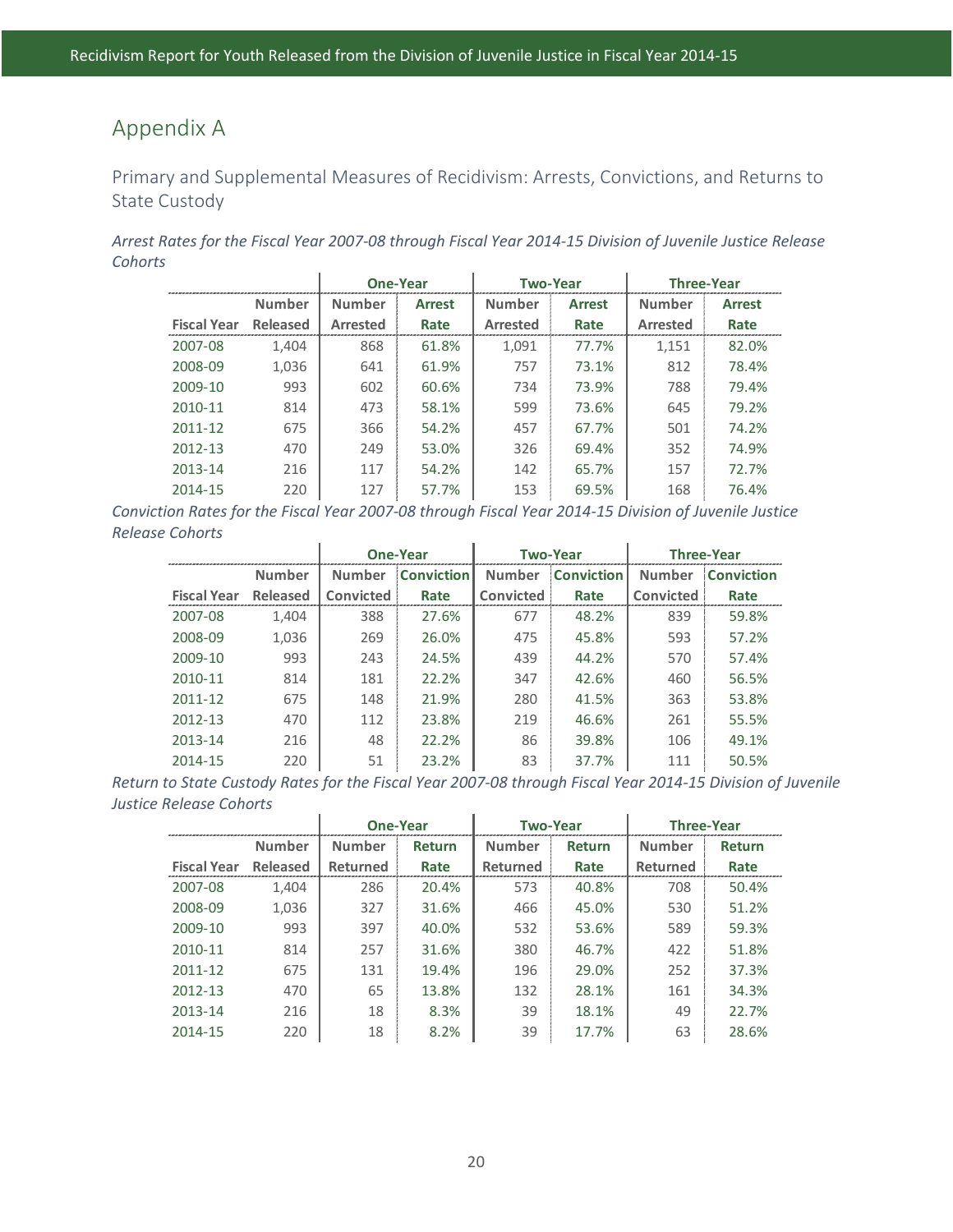# Appendix A

Primary and Supplemental Measures of Recidivism: Arrests, Convictions, and Returns to State Custody

*One-Year Arrest, Conviction and Return to State Custody Rates for the Fiscal Year 2007-08 through Fiscal Year 2014-15 Division of Juvenile Justice Release Cohorts*

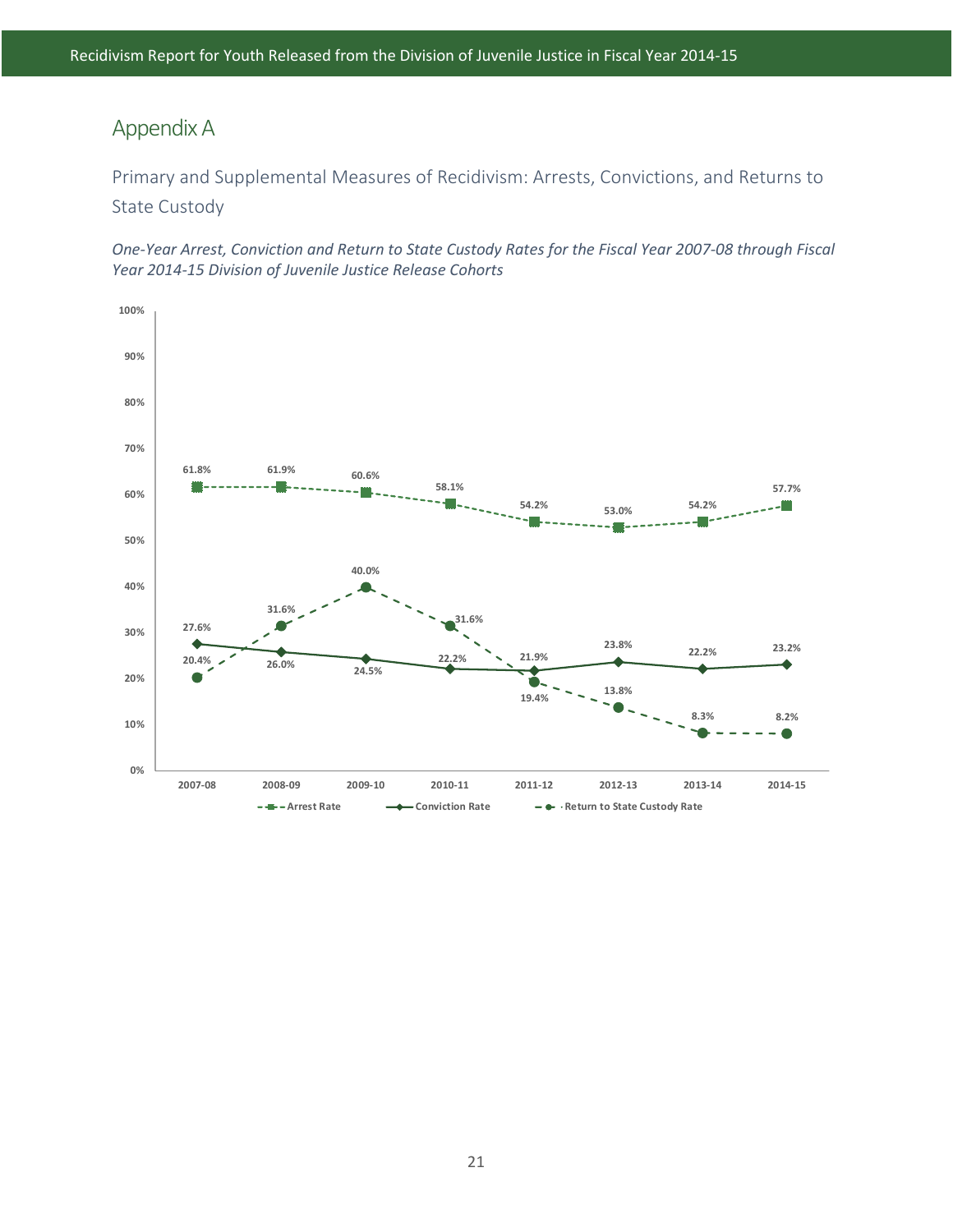

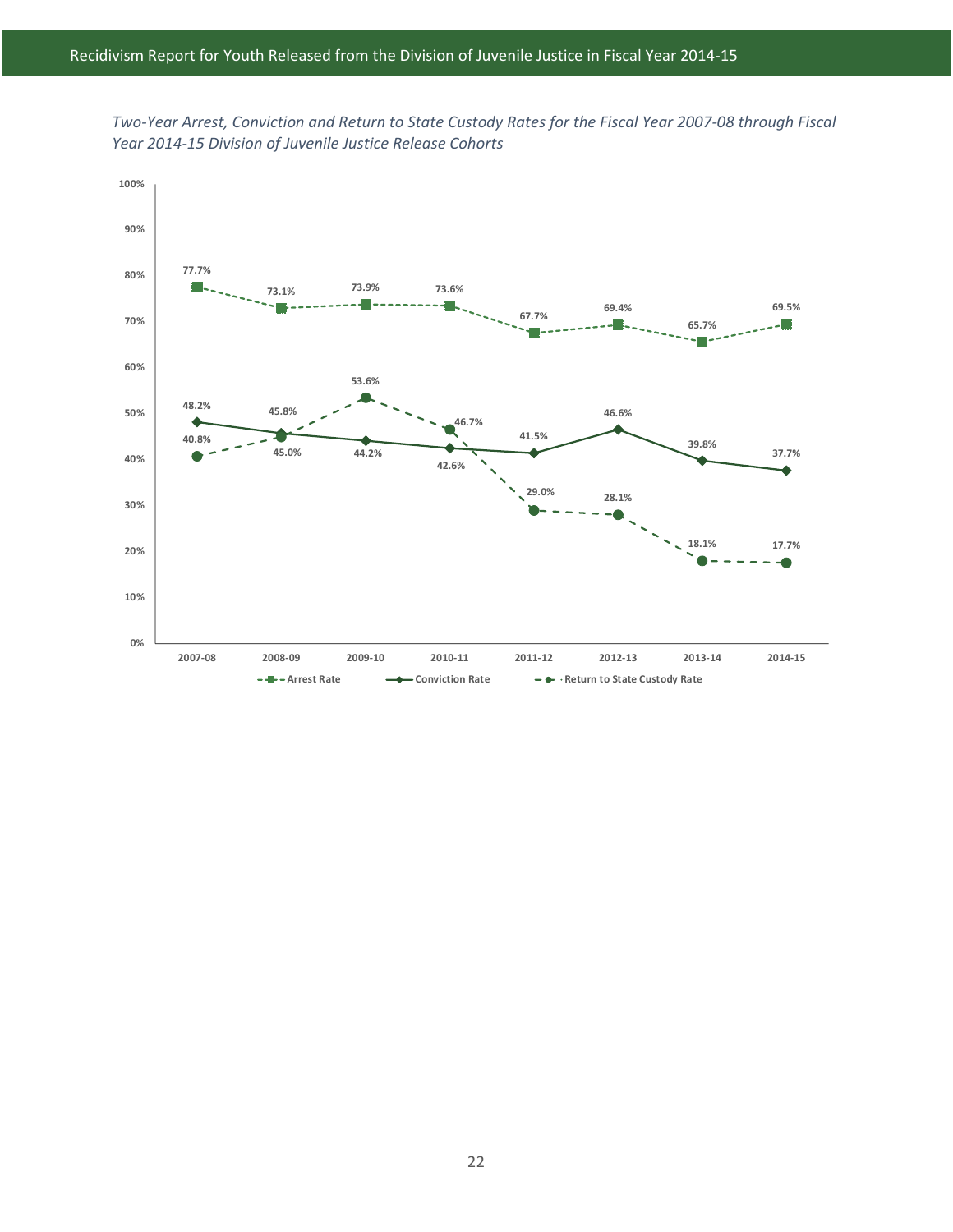

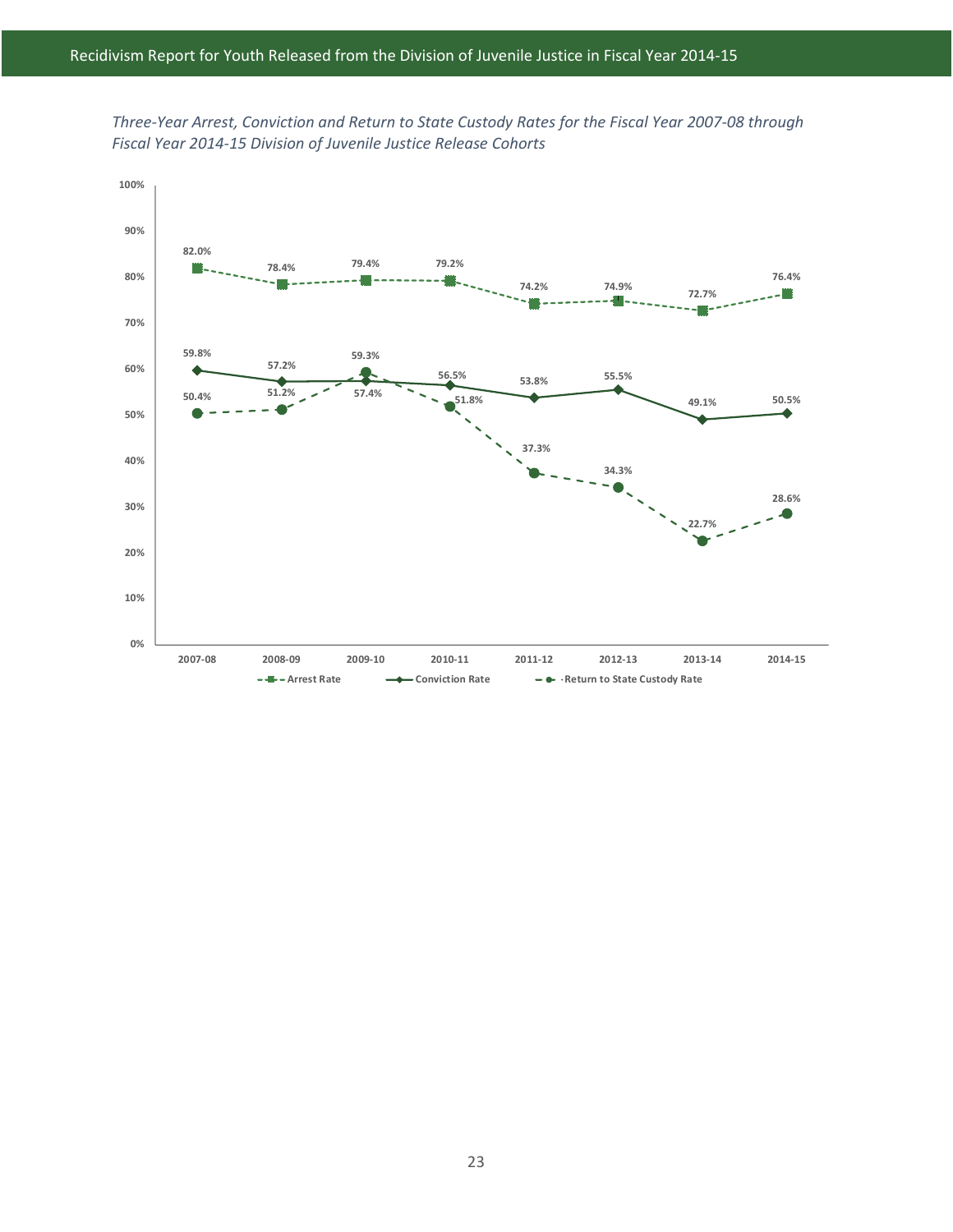# <span id="page-34-0"></span>Appendix B

#### <span id="page-34-1"></span>Definition of Terms

#### **Arrest**

Taking a person into custody, in a case and in the manner authorized by the law, California Penal Code (PC) section 834.

#### **Assembly Bill (AB) 191**

AB 191 – A bill enacted on September 27, 2007 that provides more specific language for Senate Bill 81.

#### **Conviction**

A judgement, based either on the verdict of a jury or a judicial officer or on the guilty plea of the defendant, that the defendant is guilty.

#### **Department of Justice Identifier**

DOJ assigns a Criminal Identification and Index number (CII number) to anyone who is arrested or fingerprinted. An initial record of arrest and prosecution (rap sheet) is then created and subsequent arrests are added to it as DOJ received notification from the courts. A CII number may also be issued if a youth not fingerprinted by DOJ has received a disposition notification from the court.

#### **Division of Adult Institutions (DAI)**

The DAI is part of the California Department of Corrections and Rehabilitation (CDCR) and is responsible for the state-level supervision and custody of adult, felony offenders.

#### **Division of Juvenile Justice (DJJ)**

The DJJ is a part of the CDCR and is responsible for state-level supervision and custody of youthful offenders.

#### **DJJ Population**

This DJJ release cohort is comprised of youth directly committed from the juvenile or adult/superior court. Not included in this release cohort are the housing and contract cases, C cases (county referrals), D cases (adult court diagnostic), E cases (youth under age 18 committed to DAI but housed at DJJ for education), G cases (emergency housing from the counties), J cases (overflow cases from Juvenile Hall), M cases [youth under the age of 18 who under W&IC 1731.5(c) are committed to DAI but ordered by adult court to be housed in DJJ], S cases (juvenile cases whose records are sealed), and Z cases (parole caseload from other cases).

#### **707(b)/290 Offenders**

Youth committed to DJJ with an offense included in W&IC 707(b), or youth required to register as sex offenders under PC section 290. Youth committed to DJJ from adult court are considered a 707(b) case whether or not their commitment offense is included in W&IC 707(b).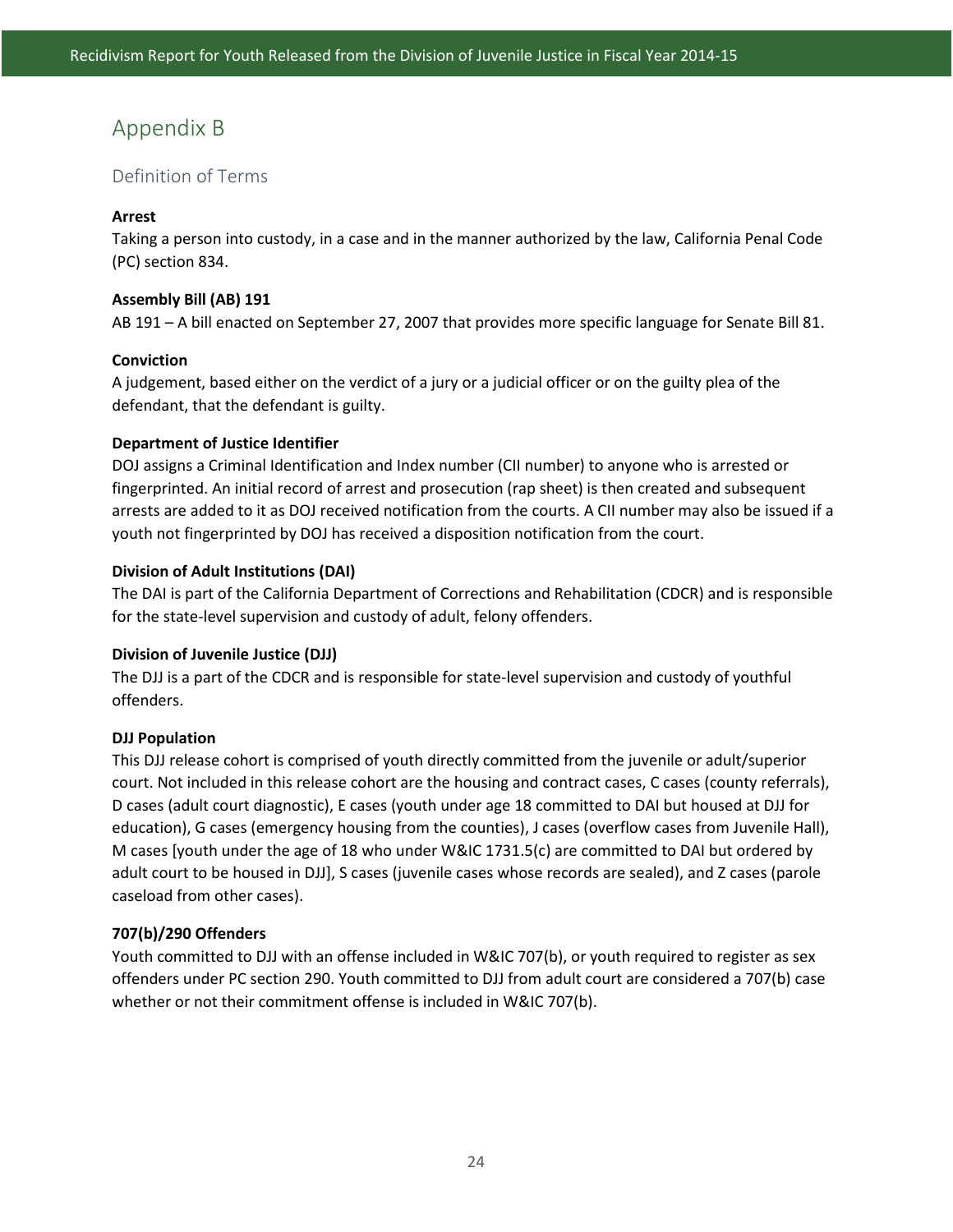#### **Non-707(b)/290 Offenders**

All other DJJ youth who were committed to the DJJ with commitment offenses not falling under W&IC 707(b) or PC section 290.

#### **Juvenile Court Commitment**

Youth committed to DJJ from the juvenile court. DJJ maintains jurisdiction until age 21 if any commitment offense is not designated by the court to be a W&IC 707(b) offense. If the court deems one of the commitment offenses as falling under the offenses listed in W&IC 707(b), DJJ's jurisdiction increases to age 25.

#### **Parole Violation**

During the period that DJJ parole existed, a youth could be returned to DJJ or DAI custody by the Juvenile Parole Board for committing a law violation or a technical parole violation (e.g., absence without leave, positive drug test). Beginning in 2011, DJJ released non-707(b)/290 youth to their county of commitment for community supervision, and in 2013 DJJ parole ended for all youth.

#### **Registered Sex Offender**

Under PC section 290, if a committing court designates someone as a sex offender, she/he must register with local law enforcement as such.

#### **Senate Bill (SB) 81**

SB 81 – A bill enacted on September 1, 2007 mandating that only youth with a sex offense requiring their registration as a sex offender (PC section 290), youth with violent and/or serious offense [W&IC 707(b)], and youth committed to DJJ from adult court may be committed to DJJ. Since 2007, youth with new court commitments who do not meet these criteria are retained in county facilities.

#### **Superior Court Commitment**

Youth committed to DJJ from adult court. DJJ maintains jurisdiction until age 25 from the adult court under W&IC 1731.5(a). Not to be confused with "E" or "M" cases [W&IC 1731.5(c)], which are also adult court commitments to DJJ but are not included in the release cohort analyzed in this report. "E" and "M" case admissions are juveniles sentenced to an adult institution but housed in juvenile facilities.